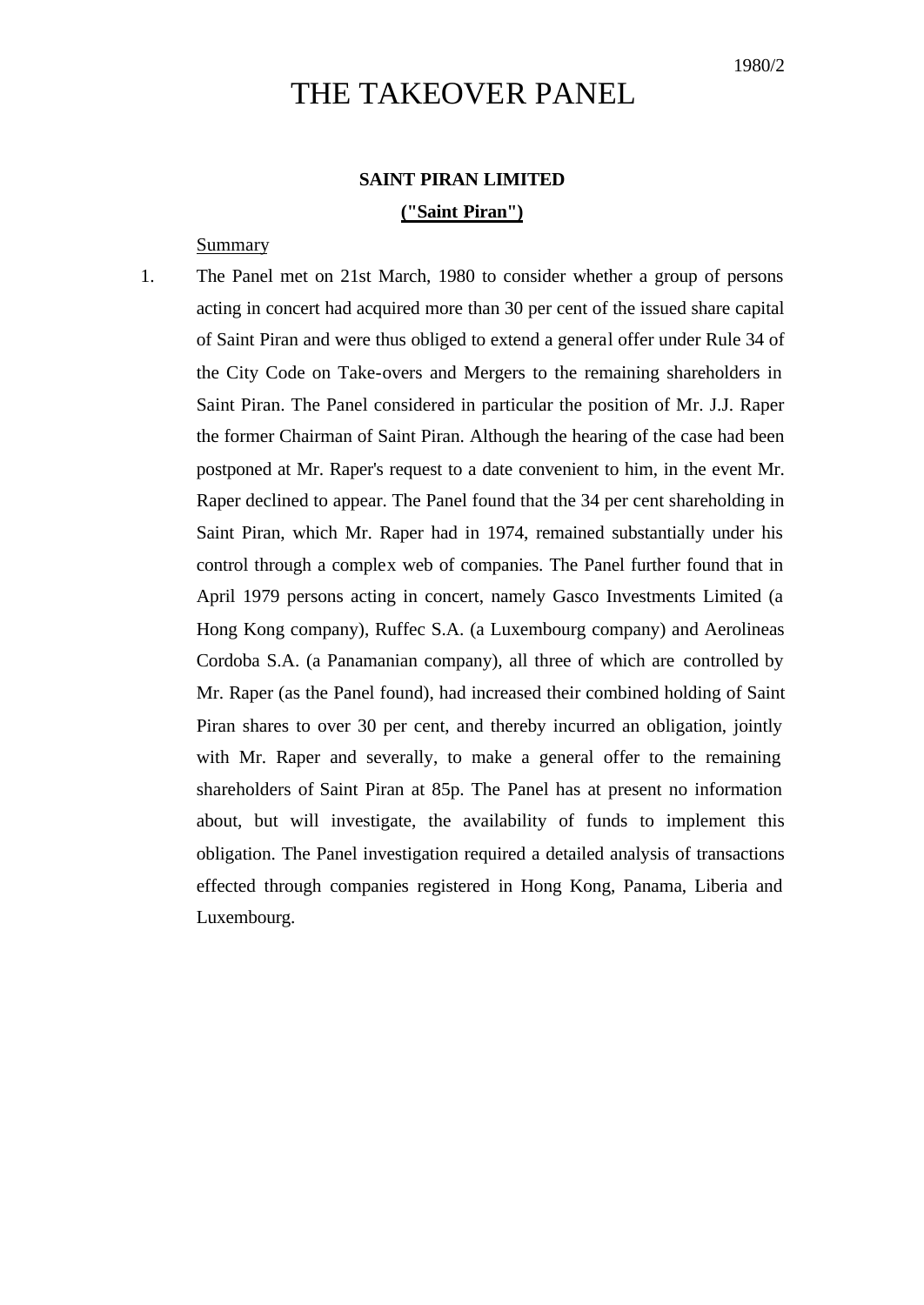- 2. Saint Piran is a UK registered company whose principal trading activities are tin-mining in Cornwall and Malaysia and property development, principally house-building, in the UK. The issued ordinary share capital was increased to its present level as a result of a one for one capitalisation issue in March, 1977; it stands at £2,916,746 divided into 11,666,984 shares of 25p each.
- 3. In March 1974, Mr. J.J. Raper acquired 1,981,750 shares in Saint Piran (representing 34 per cent of its then issued share capital) This shareholding had belonged to a subsidiary of Faber Merlin Limited, a public company incorporated in Hong Kong and Mr. Raper received the shares by an agreement following litigation under which he disposed of his substantial interest in Faber Merlin.

In the normal way this would have involved Mr. Raper in making a general offer under Rule 34 to the remaining shareholders in Saint Piran but, in view of the circumstances in which the shares had been acquired, the Panel agreed that Mr. Raper should be freed of this obligation provided that he reduced his holding below 30 per cent and did not exercise any voting rights until this was done. There was some delay in disposing of the shares, but on 27th November, 1974, Mr. Raper's solicitors informed the Panel that he had sold 250,000 shares in Saint Piran which reduced his holding to 29.7 per cent.

4. Mr. Raper was appointed Chairman of Saint Piran on 13th September, 1973 and held that post until his resignation as Chairman and director on 23rd December, 1976. During his chairmanship he appears to have exercised a tight control over the company: for example within a relatively short period previous members of the board had resigned. Appointments were made to the board of persons most of whom had previous business associations with Mr. Raper. After his resignation he continued to be associated with the company as a consultant on Far Eastern matters and became Chairman of Fairmont State Limited, a Thai company which was associated with Saint Piran. Mr. Raper's disclosed shareholding was, for most of the period of his chairmanship, registered in the name of Honggroup Nominees Limited N Account,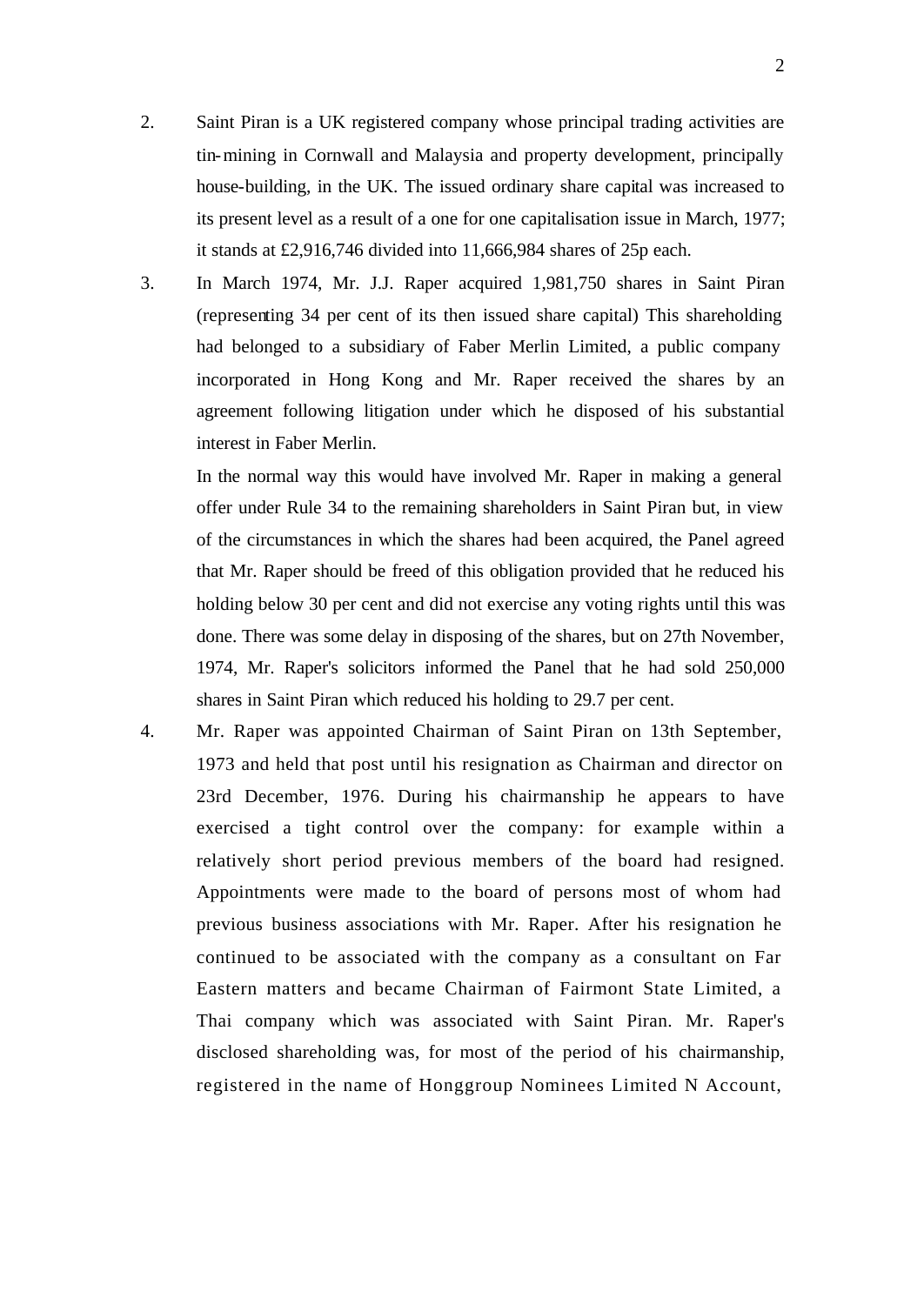99 Bishopsgate, London, E.C.2. Shortly before his resignation, shares began to be transferred out of this registration account, so that by the time of his resignation, Mr. Raper's disclosed interest was shown as being approximately 18 per cent. By March 1978 he was shown as holding only the 1,000 shares registered in his own name which he had held since 1973. These shares found their way into the names of eight overseas companies namely Apricot Limited, Sterling Azalea Limited, Charnwood Investments Limited (Hong Kong Companies), Corony Corporation, Menthon Corporation, Aerolineas Cordoba S.A. (Panamanian companies), Saratoga Shipping Incorporated (a Liberian company) and Ruffec S.A. (a Luxembourg company). We examine the position of these companies later.

- 5. Saint Piran has had a troubled recent history. The accounts for 1978/79 were the subject of important qualifications by the auditors. Its affairs are currently being investigated by Department of Trade inspectors appointed under Sections 165 (b) and 172 of the Companies Act 1948. The company's history is here referred to only to the extent necessary to understand aspects of the enquiry which the Panel has conducted. The Panel is concerned with the question whether an obligation exists under Rule 34 of the Take-over Code and not with questions that have been raised in various quarters about the affairs of Saint Piran.
- 6. At the Annual General Meeting of Saint Piran on 15th September, 1978 there was some criticism of the way in which the affairs of the company were being conducted. It was alleged by some shareholders who attended the meeting that Mr. Raper continued to influence the board and unease was expressed about the proportion of the company's shares that were held by what were described as foreign nominee companies. Details of these companies are given in paragraph 17. On the latter point the then Chairman of Saint Piran (Mr. W.J.R. Shaw) said that enquiries would be made under Section 27 of the Companies Act 1976 to ascertain whether there were large holdings in this country or overseas. Letters were sent to sizeable shareholders (1 per cent of share capital or more) on 25th September, 1978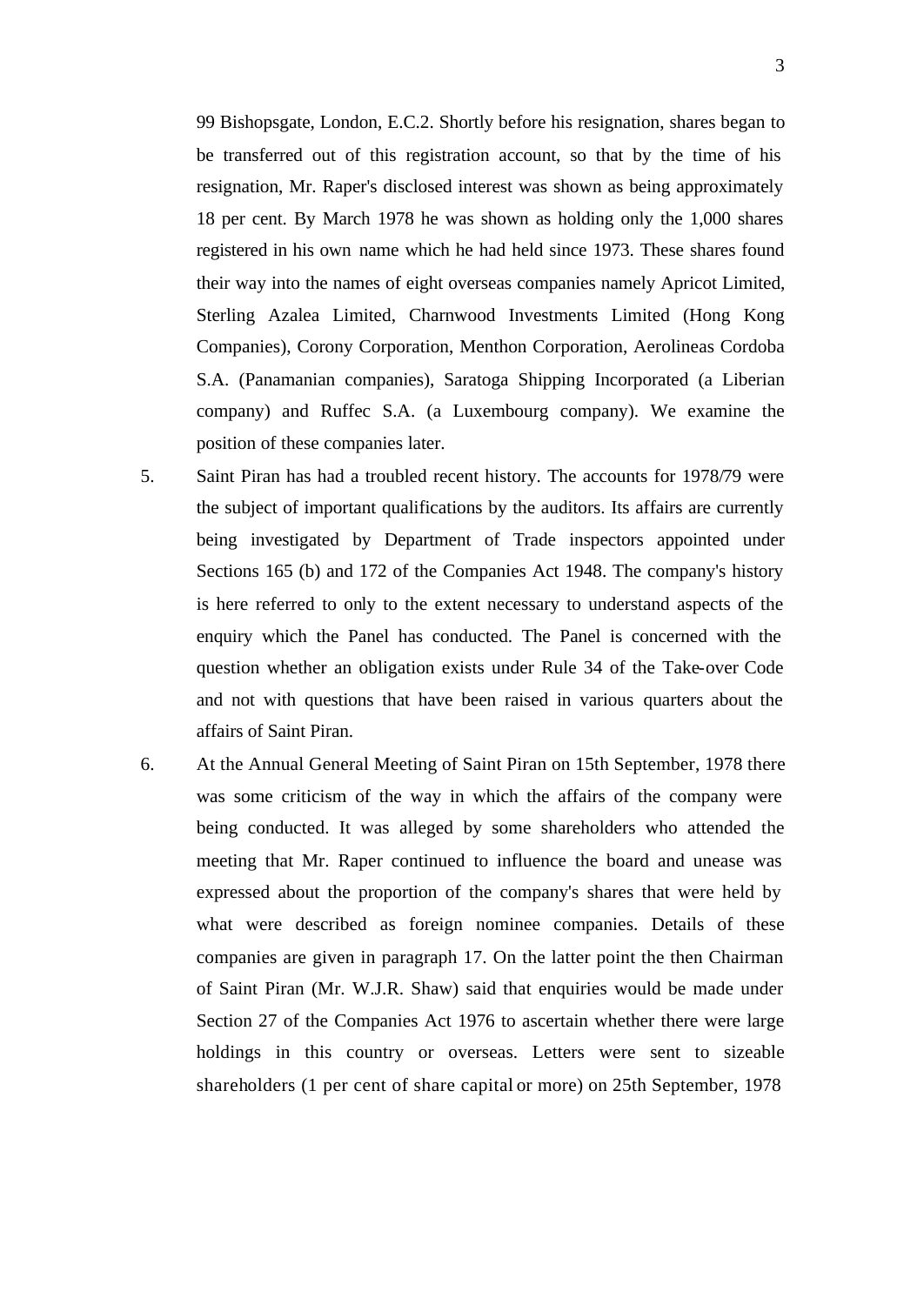asking for details of the capacity in which shares were being held and for disclosure of any voting arrangements with third parties.

- 7. On 21st February, 1979 certain shareholders lodged a requisition under Section 132 of the Companies Act 1948 for an Extraordinary General Meeting to consider resolutions to replace the existing board. Shortly afterwards representatives of these shareholders ("the requisitionists") commenced legal proceedings against Saint Piran and eight overseas companies that held shares in Saint Piran. They sought an interim injunction to restrain the eight companies from voting at the EGM on the ground that they had failed to disclose the identity of the beneficial owners of their Saint Piran shares. The High Court declined to grant the injunction and said that the issue would have to be determined in the trial of the action. This action has, however, been discontinued.
- 8. On 16th March, 1979 the board of Saint Piran (by then under the chairmanship of Mr. H.R.M. Hodding) disclosed in a circular sent that day to shareholders that Gasco Investments Limited ("Gasco"), a public company incorporated in Hong Kong, of which Mr. Raper was Chairman, had advised them that it then owned 820,000 shares in Saint Piran and that it intended to vote against the resolution for the replacement of the Board. Information about Gasco is given in paragraphs 20 to 23.
- 9. Meantime seven of the overseas companies together with Gasco, which had purchased through the market the shareholding formerly registered in the name of the eighth company (Saratoga Shipping), lodged proxies against the resolutions for the replacement of the board. The EGM was held on 30th March, 1979. There was some dispute about the validity of some of the proxies from the seven companies but the board of Saint Piran ruled, as it was entitled to do under Article 69 of Saint Piran's Articles of Association, that they were valid. The resolutions were defeated.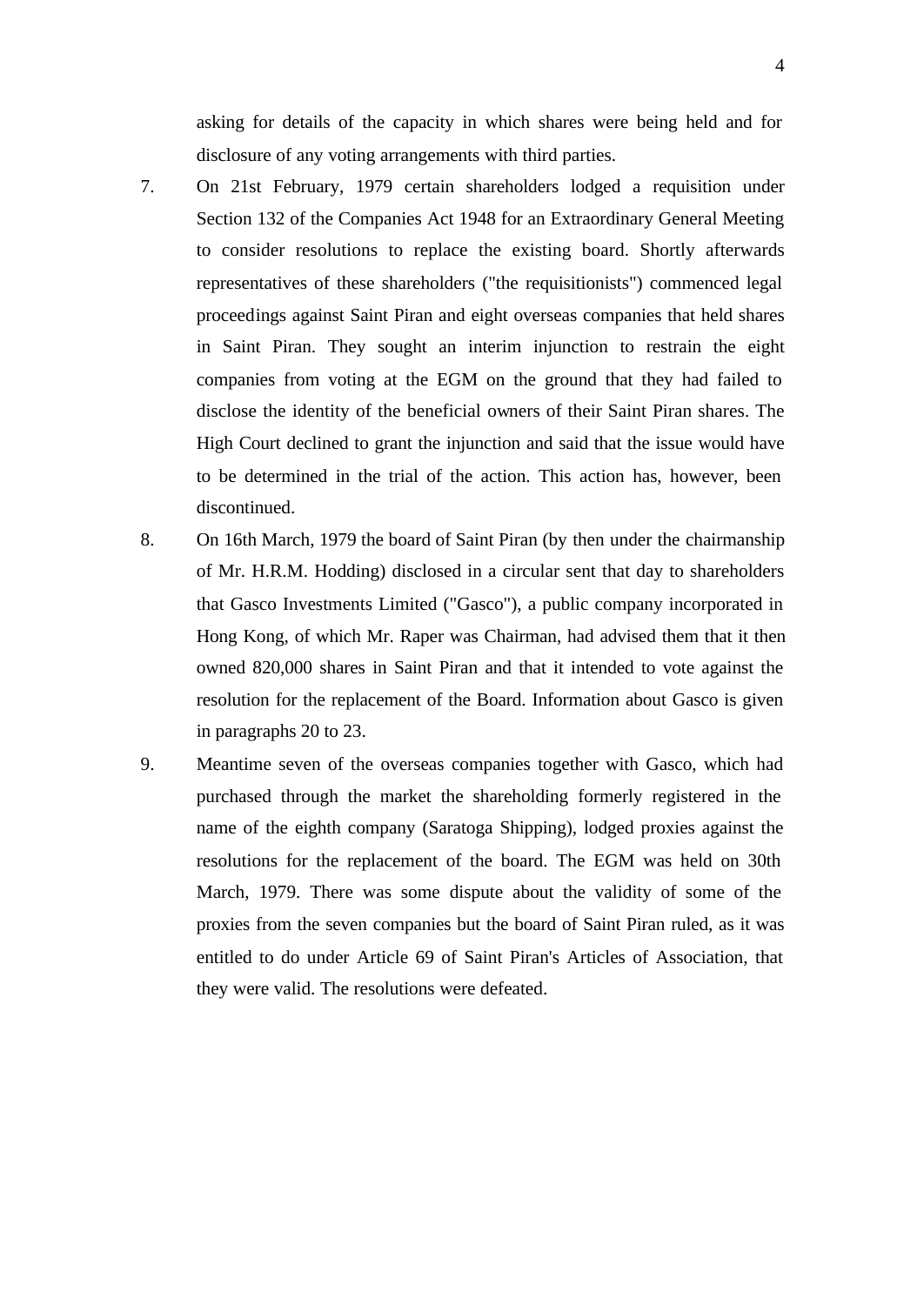- 10. The requisitionists then issued a writ on 10th April, 1979 against Saint Piran, its directors and seven of the overseas companies seeking, inter alia, a declaration that the resolutions were validly passed, an order restraining the directors from continuing to act as such and the appointment of independent receivers and managers. On 24th May the High Court, which considered that there were issues requiring fuller investigation at the trial, refused to grant interim relief. The requisitionists thereafter discontinued the action.
- 11. Gasco continued to acquire shares and, by May 1979, held 3,450,000 shares, being 29.6 per cent of the Saint Piran capital. Of the eight overseas companies referred to above, one (Ruffec, a Luxembourg company) still held 470,000 shares (4.0 per cent) and another (Aerolineas Cordoba, a Panamanian company) held 400,000 shares (3.4 per cent).
- 12. In the annual report for 1973/74, Saint Piran announced that it was concentrating on its UK activities and was arranging for the disposal of its Malaysian tin-mining interests. By 1976/77, this policy was reversed and the board was engaged in acquiring new properties, particularly in the Far East. In 1978/79 it concentrated its Far East interests, including the investment in Fairmont State of which Mr. Raper was Chairman, in a wholly-owned overseas subsidiary Saint Piran (Hong Kong) Limited. Consideration was then given to the sale of Saint Piran (Hong Kong) Limited to Gasco in connection with which the board of Saint Piran had valuations made and a draft circular to shareholders reached its fourth proof. The directors have stated that this disposal, involving a substantial proportion of the group's assets, would only have proceeded if the board had approved the terms of the transaction, including the valuations, and if shareholders' approval was obtained. The Saint Piran board eventually decided not to proceed with the sale.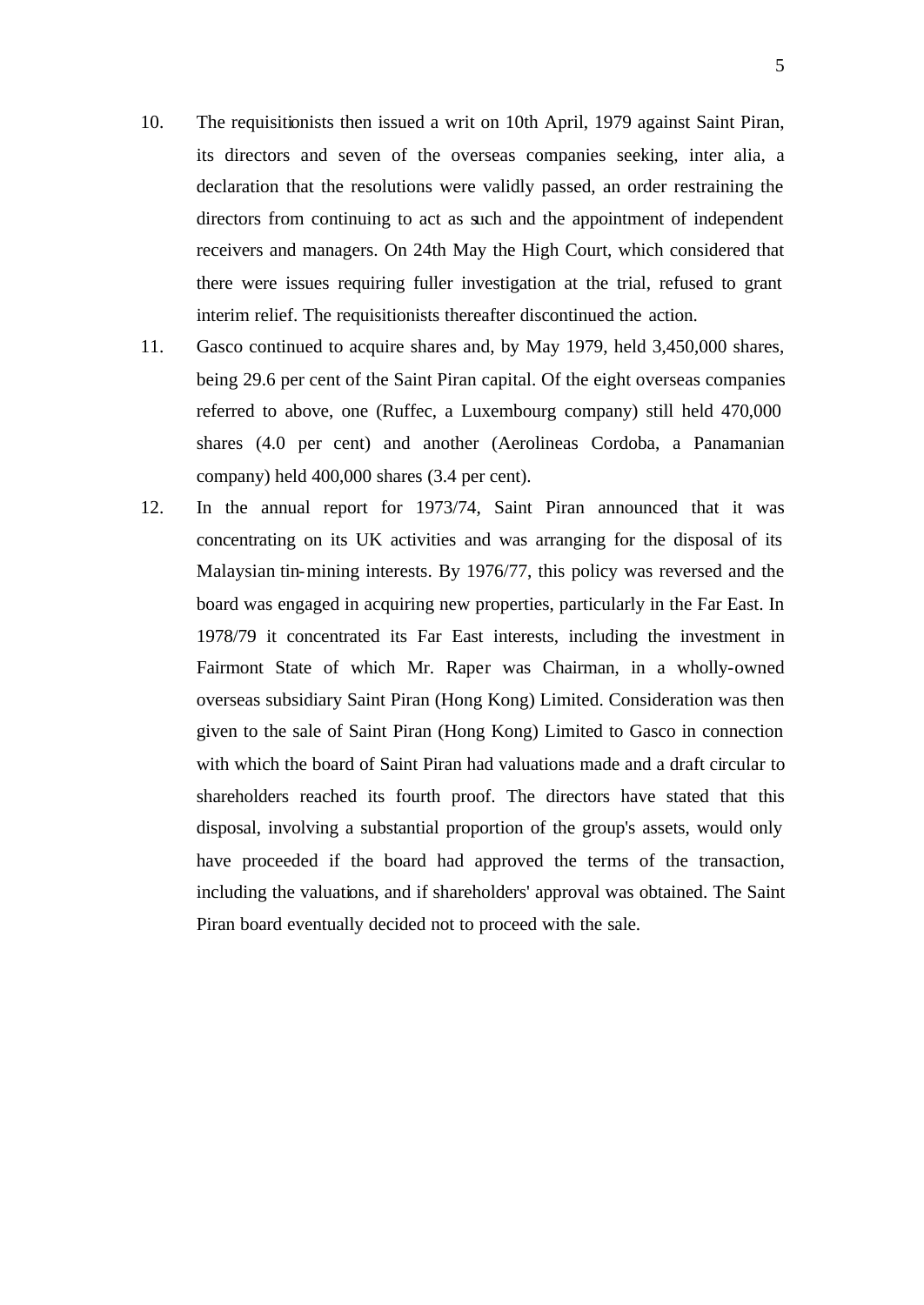#### Present Enquiry

- 13. On 12th November, 1979, the Panel executive announced that it had been conducting an investigation to establish whether or not a group of persons had incurred an obligation to make a general offer and that it intended to bring the matter before the Panel. This announcement brought no offer of assistance from the Saint Piran board. Subsequently, on 7th December, a full note on the points that gave concern to the Panel executive was sent to Mr. Raper. On 21st December, letters were sent to each of the directors of Saint Piran and to Mr. Raper, inviting them to attend a meeting of the Panel on 18th January, 1980. Letters were also sent to Gasco and the eight overseas companies notifying them of the matters under investigation by the Panel and inviting them to send representatives to the meeting.
- 14. Considerable difficulty was experienced in getting in touch with Mr. Raper but he replied on 10th January, 1980 saying that it would take until a few weeks after the end of January to prepare his own detailed comments on the note and that a more reasonable date, convenient to all parties, should be arranged. He also referred to his need to be in Bangkok on 17th January in connection with an Extraordinary General Meeting of Fairmont State Limited. With these points in mind the Panel agreed to a postponement of the meeting on condition that Mr. Raper and the directors agreed to attend a meeting at a later date. On 16th January the present Chairman of Saint Piran, Mr. M.R. Stone, told the Panel executive that all of Saint Piran's directors, other than Mr. B. Green, would be available to attend a meeting on 21st March and that he had obtained Mr. Raper's agreement to attend on that date. A letter, dated 25th January, was sent to Mr. Raper confirming the 21st March meeting and saying that it was understood that he would attend. Mr. Raper replied on 7th March to say that he had seen and approved a written reply by Gasco to the Panel executive's note, that he had nothing to add and that he did not proposed to attend on 21st March. The Panel executive pointed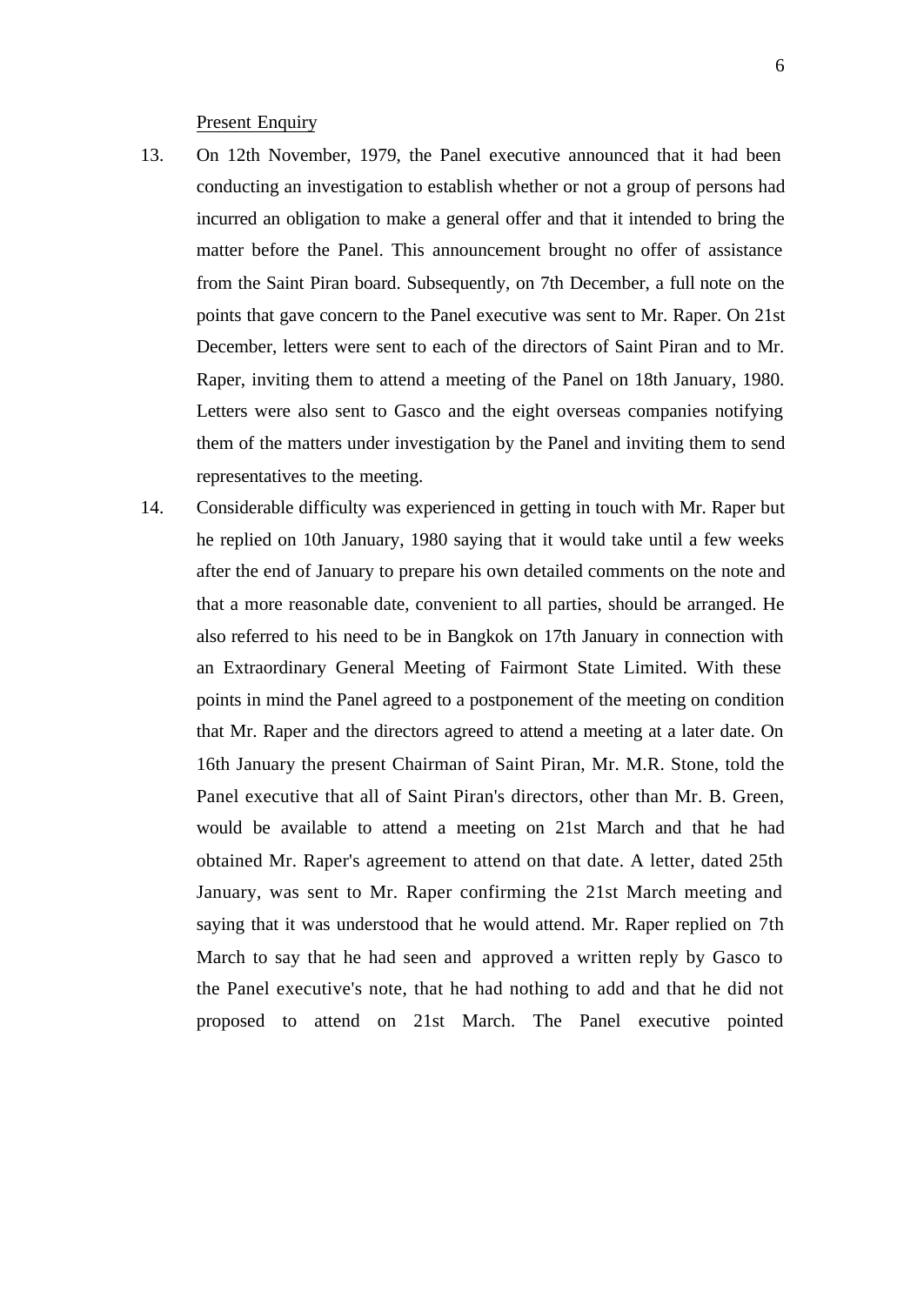out by telex and letter to Mr. Raper that he had been informed of the meeting, which had been postponed from 18th January to suit his convenience and that his presence on 21st March would enable him to answer questions that the Panel might wish to put. In reply, Mr. Raper merely repeated that he did not propose to attend the meeting. He gave no indication that he could not have attended if he had so wished although the Panel were later informed by Mr. Stone that on the advice of Tax Counsel Gasco would not be represented by any director at the Panel meeting. Mr. Raper's presence had, however, been requested in his personal capacity.

- 15. The Panel had the assistance at its meeting of Mr. Stone who is also Managing Director of Gasco and of its parent company Berriedale Investments Limited, of three other Saint Piran directors and of other representatives of Saint Piran and Gasco. The Panel regrets that, although Mr. Stone had earlier confirmed that all directors except Mr. B. Green would be present on 21st March, Mr. R.S.W. Ching, Managing Director of Saint Piran, was unable to attend on the ground that he was absent on business in Australia. Mr. Ching, who was Company Secretary of Gasco and Berriedale in early 1979, might have been able to assist the Panel as for instance in regard to the matters set out in paragraph 28 (iv).
- 16. The letters sent on 21st December, 1979 to each of the eight overseas companies named in paragraph 4 explained that the Panel was investigating evidence that the overseas company might have been a member of a group, under the control of Mr. Raper, which acted in concert. The requirements of Rule 34 were defined. Each company was asked to send a representative to the Panel meeting arranged for 18th January and to consider putting in a memorandum in advance of the meeting. Apricot, Sterling Azalea and Charnwood informed the Panel that they were in liquidation and Menthon and Corony had by that time been dissolved. Aerolineas Cordoba and Saratoga Shipping did not reply to this letter nor to a subsequent notification that the meeting had been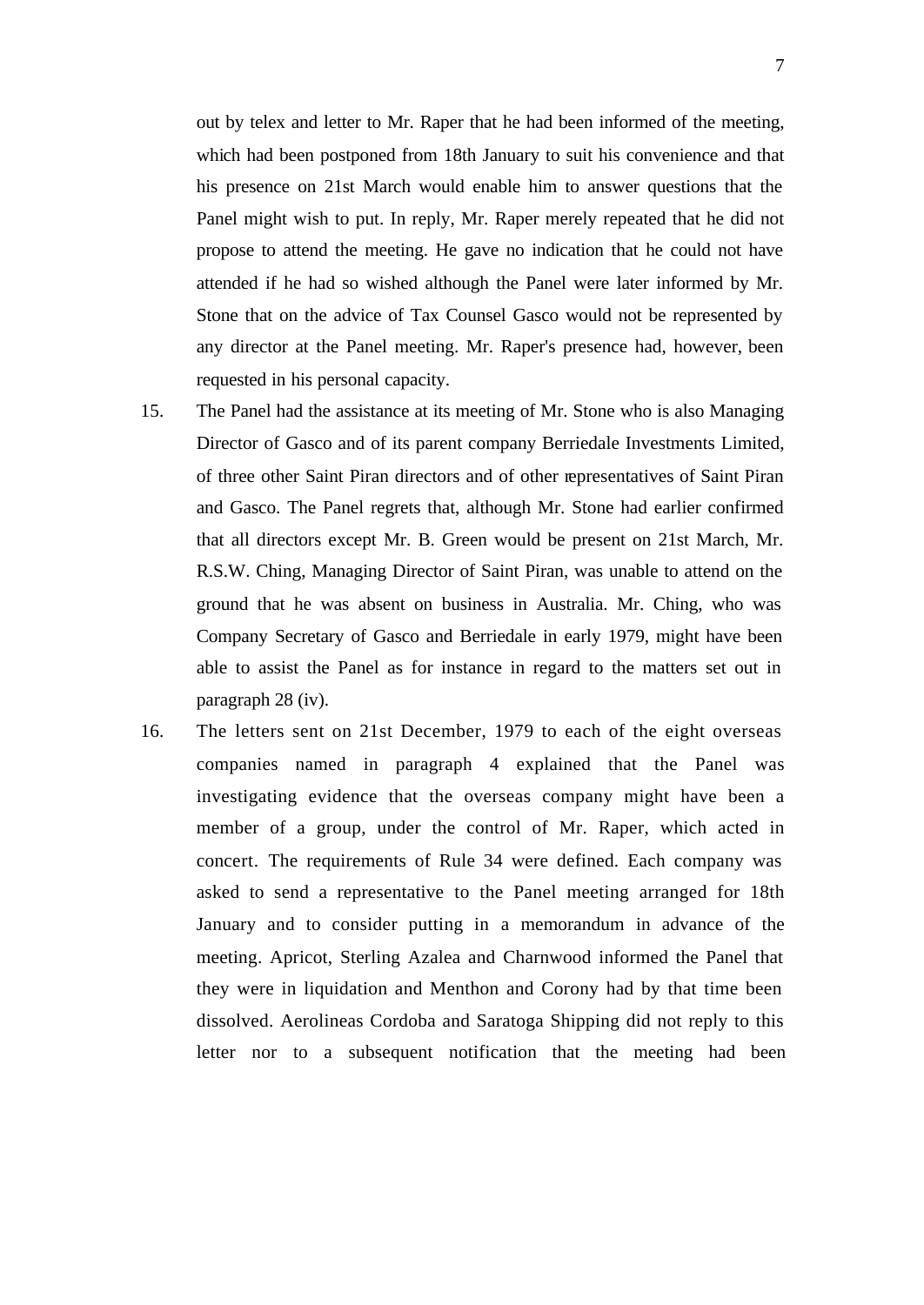postponed until 21st March, and although Ruffec was subsequently visited by members of the Panel executive, this company neither was represented at the Panel meeting nor submitted any memorandum.

The Eight Overseas Companies

17. By the summer of 1978, about 31.5 per cent of Saint Piran was held by the following eight overseas companies:-

| Company                                                                                           | Country of<br>Incorporation | Number of<br>shares held      | Percentage        |
|---------------------------------------------------------------------------------------------------|-----------------------------|-------------------------------|-------------------|
| <b>Apricot Limited</b><br><b>Sterling Azalea</b><br>Limited<br>Charnwood Invest-<br>ments Limited | Hong Kong                   | 320,000<br>550,000<br>400,000 | 2.8<br>4.7<br>3.4 |
| Corony Corporation<br>Menthon Corporation) Panama<br>Aerolineas Cordoba<br>S.A.                   |                             | 480,000<br>420,000<br>400,000 | 4.1<br>3.6<br>3.4 |
| Saratoga Shipping<br>Incorporated                                                                 | Liberia                     | 570,000                       | 4.9               |
| Ruffec S.A.                                                                                       | Luxembourg                  | 530,000                       | 4.6               |
|                                                                                                   |                             | 3,670,000                     | 31.5              |

- 18. Common features of these companies included the fact that they were located in the offices of professional advisers, such as lawyers or accountants or companies providing managerial services. They did not seem to own the premises from which they operated or to engage in any form of trading activity. Further, it was impossible to ascertain the identity of their shareholders.
- 19. Members of the Panel executive visited a firm of accountants in Luxembourg at whose address the registered office of Ruffec was situated. Representatives of this firm were directors of Ruffec.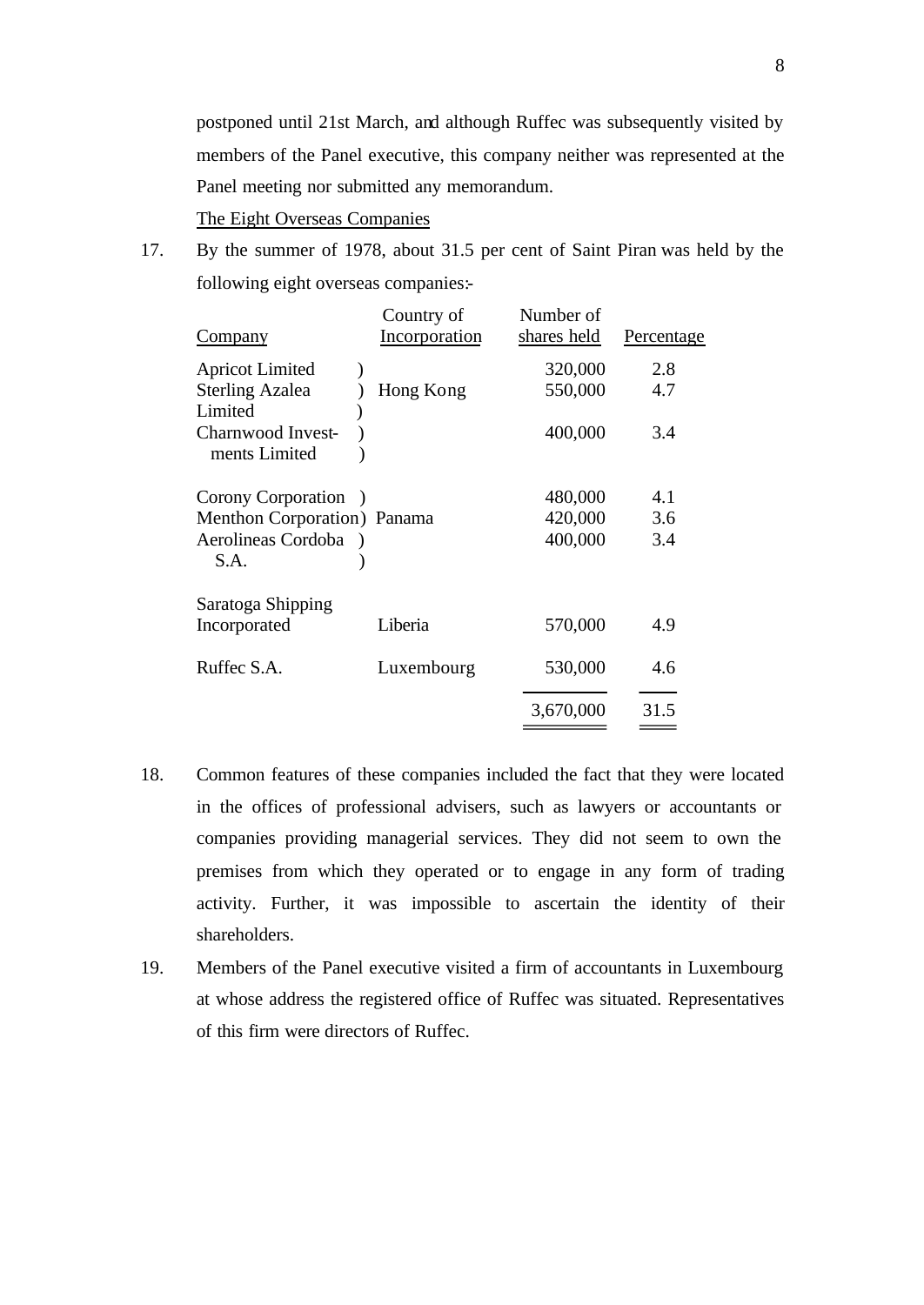The Panel executive were told that no disclosure could be made of the identity of the beneficial owner of the share capital of Ruffec, which stood at 5,000,000 Lux.Fcs. (about £80,000). It appears from the latest publicly available accounts of Ruffec, for the year to 31st December, 1978, that its investment in Saint Piran was the company's only substantial asset. The Panel has been unable, under Panamanian law, to obtain information as to whether Aerolineas Cordoba owned other assets in addition to its Saint Piran shares. Gasco

- 20. Gasco is a company incorporated in Hong Kong which was listed on the Hong Kong Exchange. In the autumn of 1978, Berriedale Investments Limited acquired the shares in Gasco (amounting to 75.5 per cent of the issued share capital) owned by Hongkong Engineering and Construction Company Limited and in connection with this acquisition the principal property assets owned by Gasco were to be transferred to Hongkong Engineering. Berriedale then made a cash offer to the remaining Gasco shareholders and eventually came to own 85.1 per cent of the issued share capital although subsequently a small reduction in the level of this shareholding was made. The offer document stated that Mr. Raper would become Chairman of Gasco and the other directors would be Mr. M.R. Stone, Mr. B. Green and a United States citizen Mr. K.D. Connell.
- 21. It was stated in Berriedale's offer document for Gasco that it was incorporated in Hong Kong in April 1977 as a private company and since August 1977 had been a wholly-owned subsidiary of Bathgate Limited, a Bermudan investment company. The offer document stated that the directors of Berriedale were Mr. Raper, Mr. Stone, and Mr. Green.
- 22. The Panel was unable to establish the ownership of Bathgate. Mr. Stone informed us that Mr. Raper had described to him the shareholders as being "non-beneficial migratory discretionary trusts." The Panel has, however, seen a power of attorney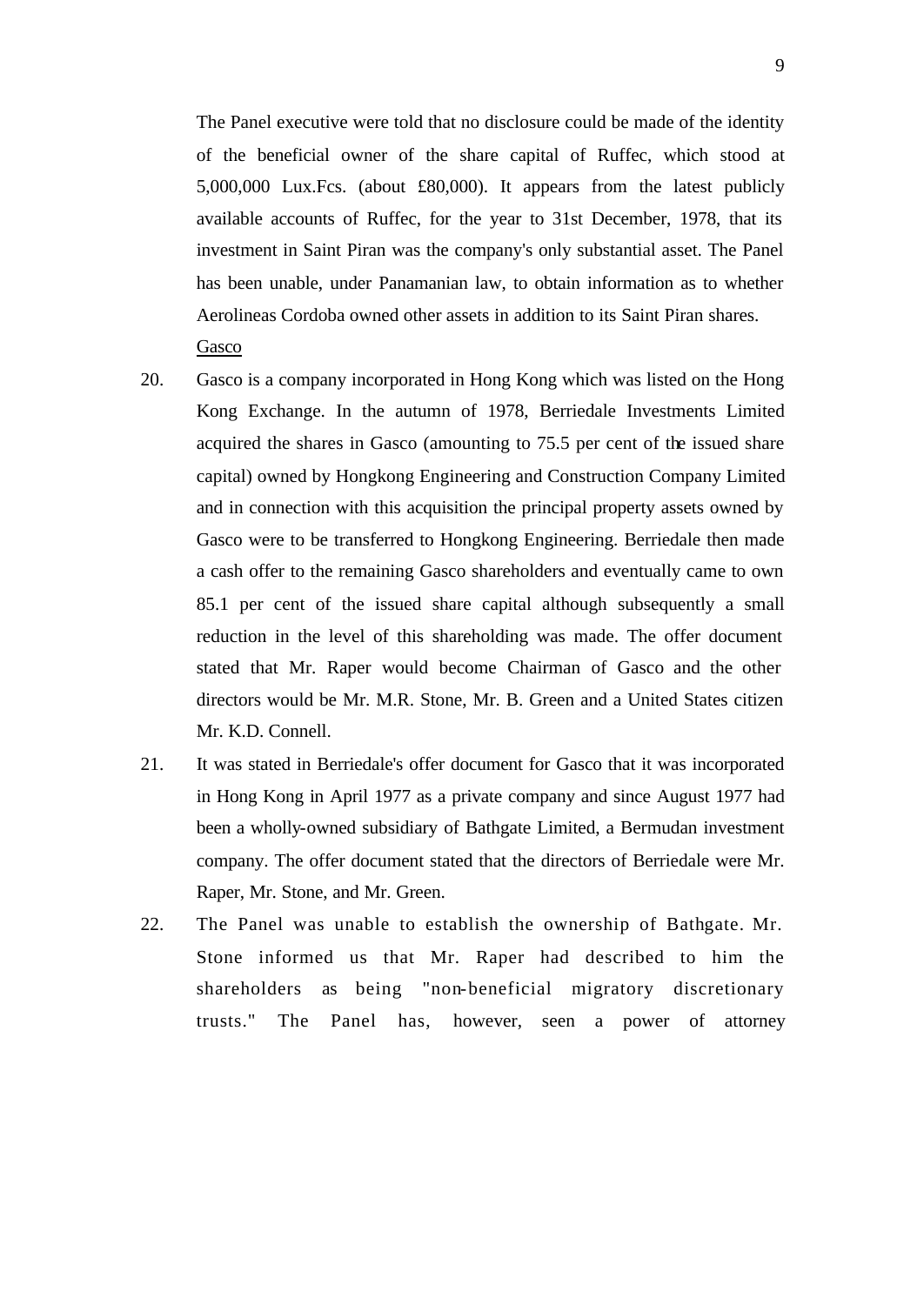dated 22nd February, 1974, executed by a director and the Secretary of Bathgate, which gave Mr. Raper power to invest the moneys belonging to Bathgate and to vary investments and generally to exercise, in relation to the company's property, all the powers conferred on the directors.

23. It was accepted by the representatives of Gasco present at the meeting of the Panel that Mr. Raper controls Gasco.

The transfer of Mr. Raper's disclosed shareholding

- 24. It is now necessary to examine in detail the sequence of events concerning the shares which between 1974 and 1977 were transferred out of the registration accounts in which Mr. Raper had disclosed his interest. Reference should be made to the chart and the accompanying notes set out in the attached Appendix. Initially the shareholding was registered in three nominee accounts, namely Tan and Peh Nominees, Hong Kong and Shanghai Bank Nominees M Account and Overseas Trust Bank Nominees. Transfers were made in late 1974 and early 1975 to Honggroup Nominees N Account, which became the main holding account for the disclosed interests of Mr. Raper.
- 25. As already indicated, Mr. Raper's solicitors notified the Panel that he had disposed of 250,000 shares in the autumn of 1974 in order to bring his holding below 30 per cent. Investigation has shown that the transferee of 200,000 shares sold through the market was Credit Suisse (Geneva) Nominees, to which this number of shares was transferred on a single stock transfer form. With other shares acquired through the market by Credit Suisse (Geneva) Nominees, these shares were transferred without change of beneficial ownership, through another nominee account, to Menthon and Corony. (Overseas purchasers of shares incur stamp duty at 1 per cent. If there is no change of beneficial ownership only a nominal amount of duty is payable.) Nominal duty only was paid on these transfers. In 1979 the Saint Piran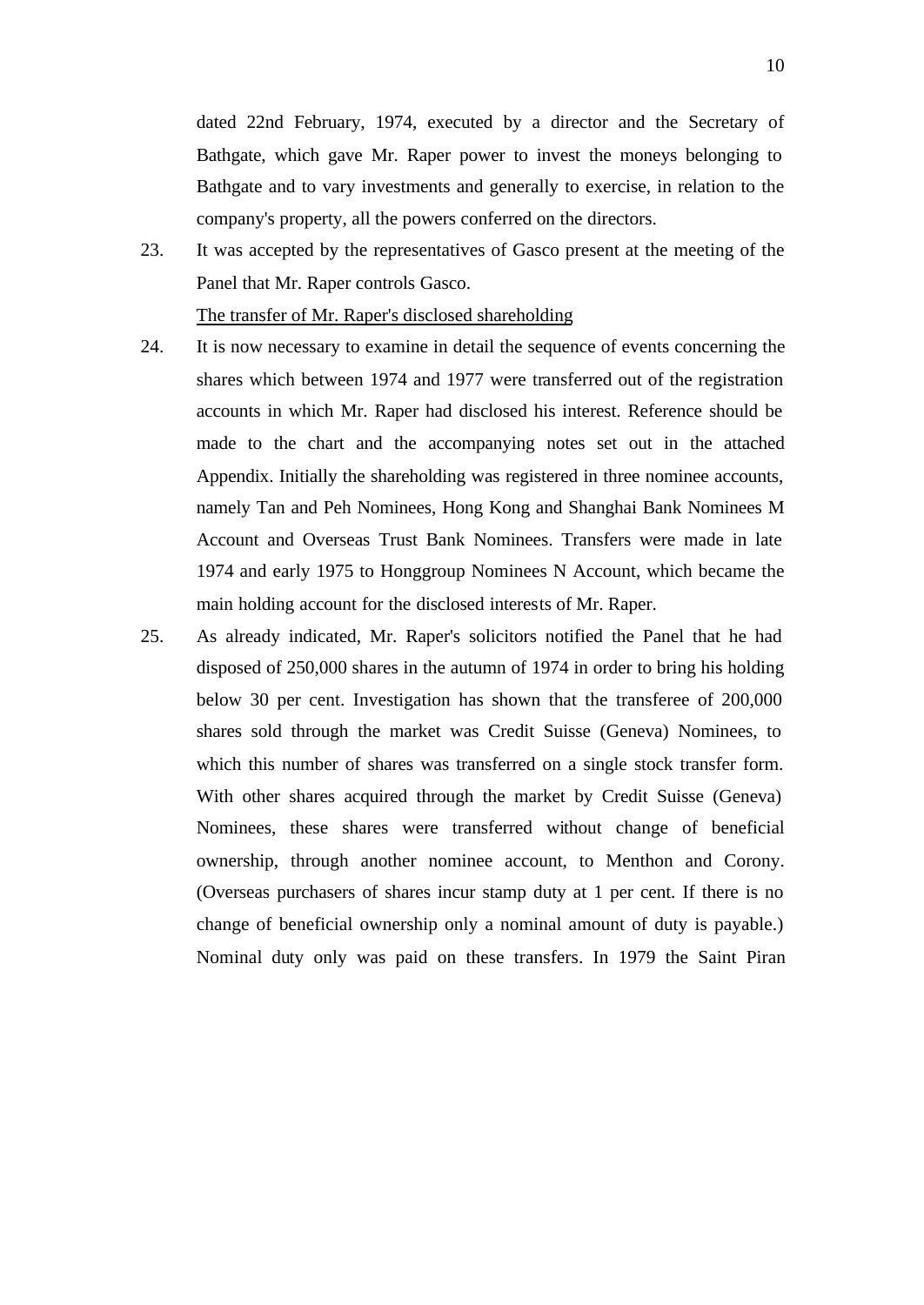shareholdings of Menthon and Corony (both Panamanian companies) were sold through the same firm of stockbrokers in Hong Kong that Gasco was using at the time to buy Saint Piran shares. The shares sold by these two companies were transferred on single stock transfer forms to Gasco.

26. The transfer of the much larger number of shares by Mr. Raper just before and after he resigned from being Chairman of Saint Piran is more complicated. As mentioned above, the registration account for the shares in which Mr. Raper had declared an interest was Honggroup Nominees N Account.

The transfers may be described as follows:-

- (i) 400,000 shares were transferred to Bathgate Limited in October 1977 on a stock transfer form which certified that no change of beneficial ownership was involved. These shares were later sold and an inspection of the register has shown that the shares were transferred out of Bathgate to Charnwood Investments on a single stock transfer form. In April 1979 the shares were sold through the market, in this instance Gasco through its nominee Vihong Nominees being the transferee, again by a single stock transfer form.
- (ii) In March 1977, 550,000 shares were acquired by Saratoga Shipping by a purchase through the market, the shares being transferred from Honggroup Nominees N Account; this was shortly before the 1 for 1 scrip issue. Saratoga Shipping's holding represented 9.4 per cent.
- The Companies Act 1967 was amended in 1976 so that disclosure of the Saratoga Shipping shareholding in Saint Piran would have become necessary in May 1977. Such disclosure was not made but in early December 1977 the holding was divided, with 530,000 shares being acquired by Ruffec. Saratoga Shipping retained the balance.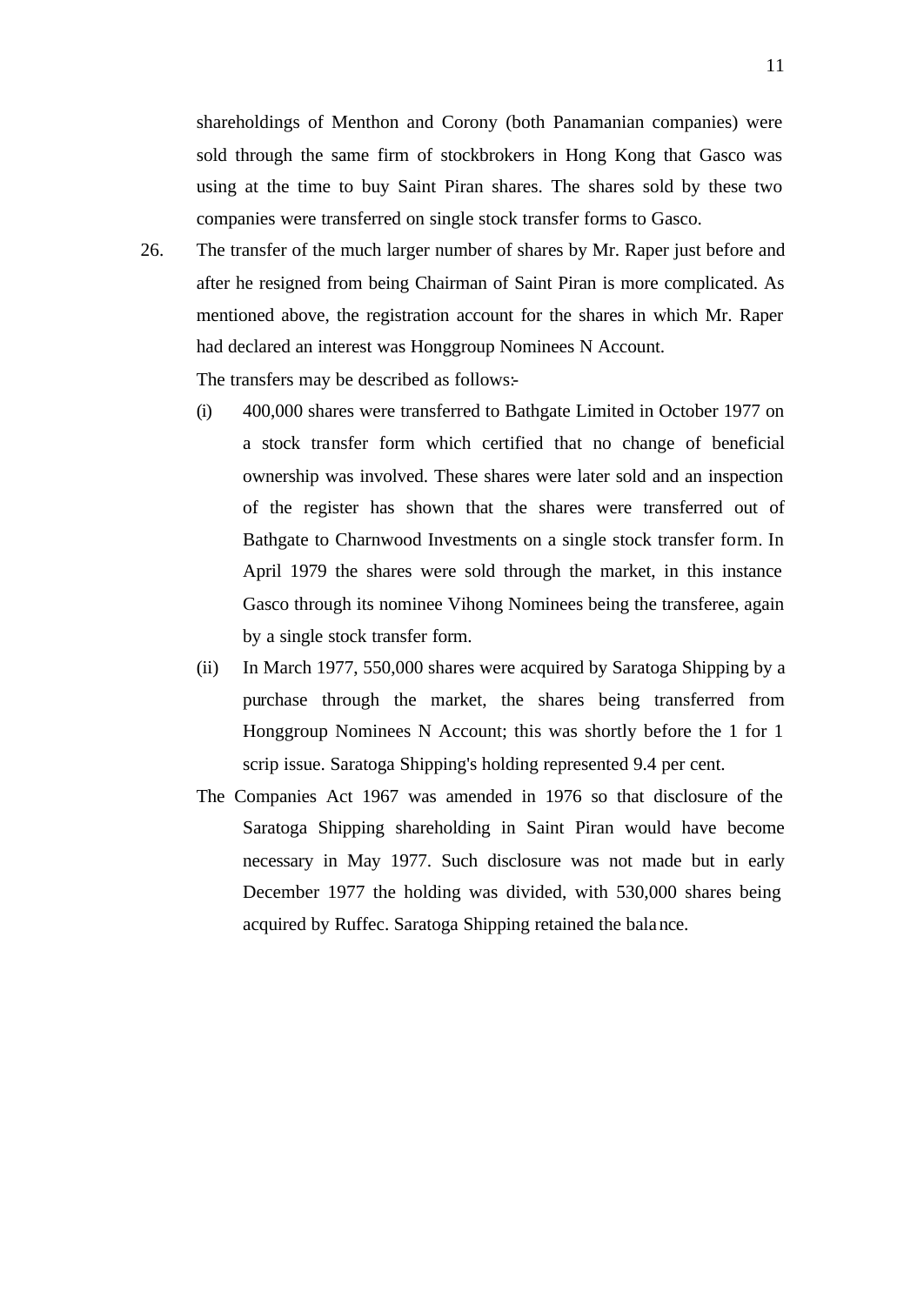In early 1979, by which time Saratoga Shipping held 470,000 shares, these were sold in the market, with Gasco being the transferee of the shares sold.

Ruffec, in April 1979, disposed of 60,000 shares in the market; Gasco was the transferee.

(iii) Of the shares purchased in the market by Apricot and Sterling Azalea during 1976 and 1977, some were transferred to these two companies out of Honggroup Nominees N Account. Apricot and Sterling Azalea gave instructions in April 1979 for the sale of their shareholdings in the market. The transferee of the shares sold by these two companies was Gasco.

Except where otherwisestated ad valorem stamp duty was paid on all the transfers mentioned in (i) to (iii) above.

- (iv) All these companies gave instructions for the disposal of their shares between February and April 1979 through the Hong Kong office of the same firm of stockbrokers that Gasco was using for the purchase of its holding.
- (v) As regards the last company, Aerolineas Cordoba, its shares were acquired on a transfer without change of beneficial ownership from Barclays Bank Nominees (Gracechurch Street) Limited. These shares were registered in this nominee account on instructions from a Swiss bank, the shares having been purchased in the market; 335,066 shares out of its holding of 400,000 shares were acquired by transfers from Honggroup Nominees N. Account. Aerolineas Cordoba's holding has remained unaltered since July 1977.
- (vi) Corony and Menthon were dissolved shortly after disposing of their shares. It is understood that Apricot, Sterling Azalea and Charnwood are now in liquidation. It is not known whether the Liberian company, Saratoga Shipping, is still in existence.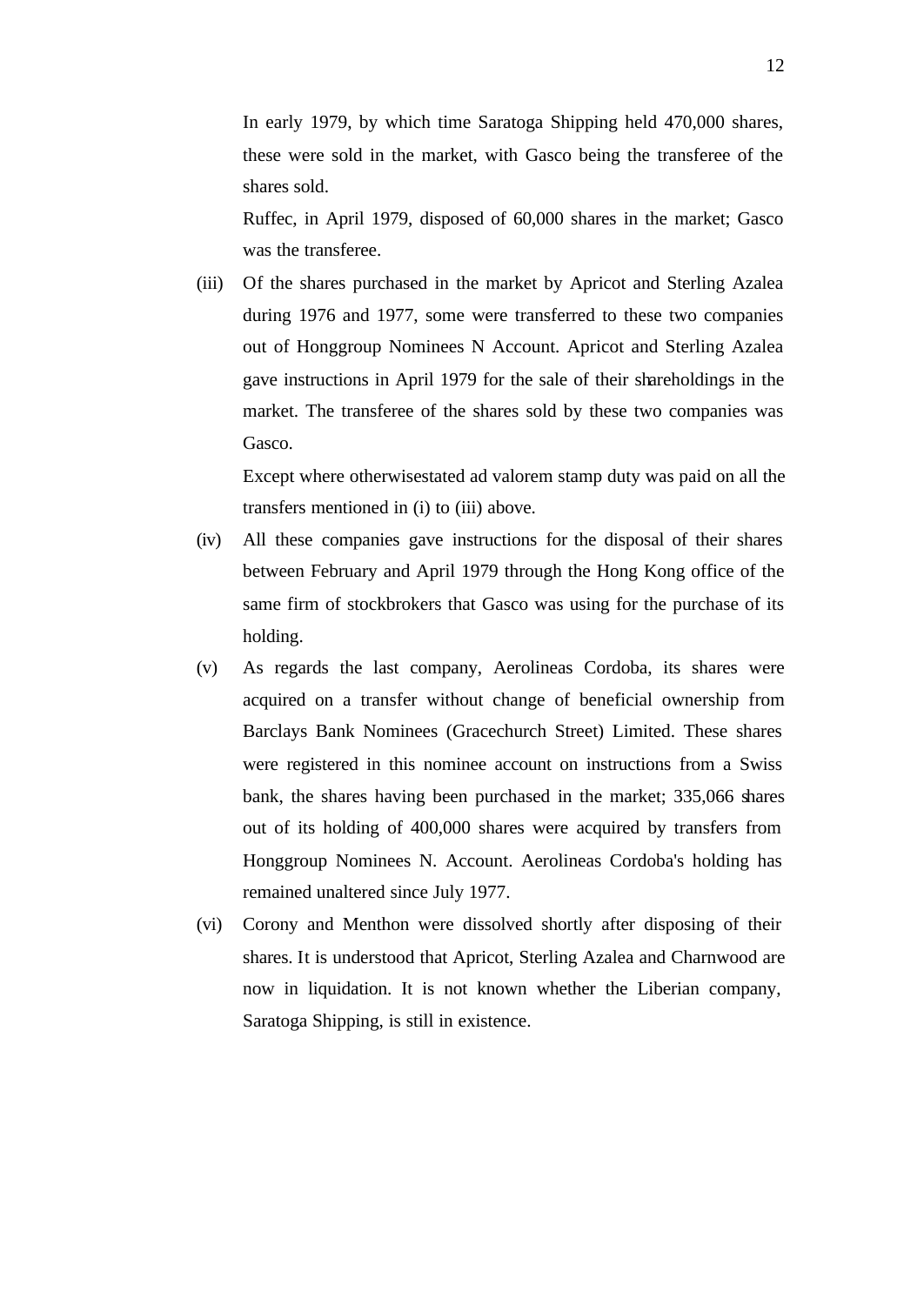- 27. At the end of the day, Gasco held 3,450,000 shares, Ruffec held 470,000 and Aerolineas Cordoba held 400,000. Mr. Raper was still the registered holder of 1,000 shares. The highest price paid by Gasco had been 85p per share in acquisitions at the end of March and beginning of April 1979.
- 28. There are a number of special features in these transactions.
	- (i) The Panel accept, as was pointed out in the submission to the Panel from Saint Piran, that the transfer of shares from A to B through the market in itself proves nothing about any relationship of A to B. It is, however, significant that in a number of cases shares were transferred from registration accounts in which Mr. Raper had disclosed an interest back to Gasco (which Mr. Raper controlled) with few intermediate steps and with little breaking up or additions to the original parcel of shares so transferred. There were at all material times some 60 per cent of Saint Piran's shares held by a wide number of shareholders not including those held by the eight companies and it did not therefore follow that a purchaser of 29 per cent would inevitably have secured his shares from those companies.
	- (ii) When Mr. Raper was disposing of his shares, the eight were all buying. When Gasco wished to acquire a very substantial holding, enough were prepared to sell at the then market prices to enable Gasco to secure virtually the maximum number of shares Gasco could acquire without triggering a general offer under Rule 34 of the Code. The source of more than three-quarters of the shares acquired by Gasco was sales made by seven of the eight companies. A memorandum of 26th January, 1978 prepared in Saint Piran (see paragraph 32) had taken it for granted that Berriedale, Gasco's parent company, would hold 29 per cent of the Saint Piran shares.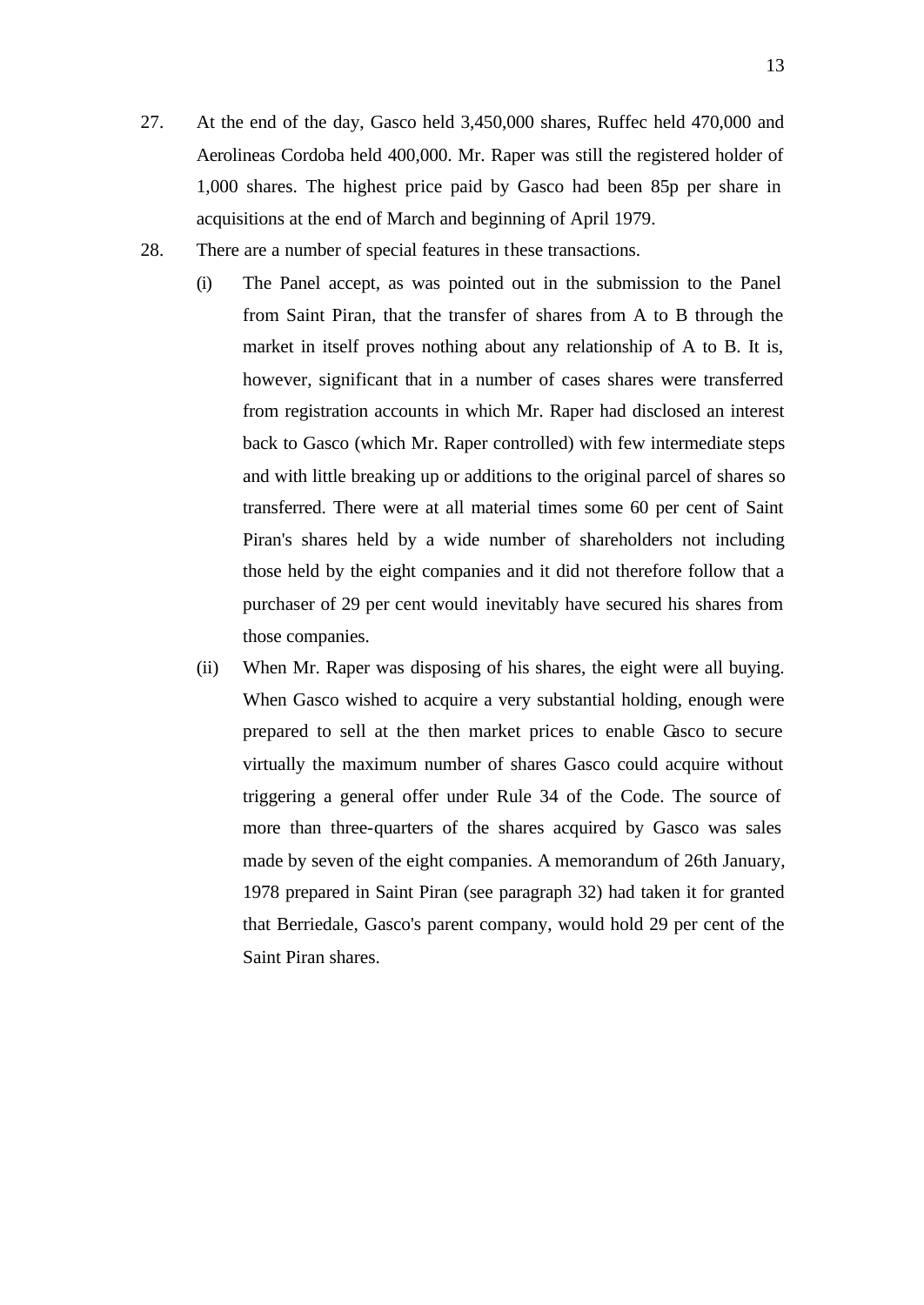- (iii) It is common practice for a prospective large purchaser to examine the share register and locate strategic shareholdings but it is to be noted that companies widely dispersed throughout the world gave instructions to deal through the Hong Kong office of a London stockbroker.
- (iv) The Managing Director of the Hong Kong office of this firm of stockbrokers was informed by Mr. R.S.W. Ching, then Company Secretary of both Berriedale and Gasco and now Managing Director of Saint Piran, and by an accountant employed by Gasco that Charnwood, Sterling Azalea and Apricot wished to sell their holdings in Saint Piran and that Gasco wished to buy them. The instructions to effect these transactions were confirmed in writing on 3rd April, 1979 in the case of Charnwood and on 12th April in the case of Apricot and Sterling Azalea and contained the further instructions that the proceeds of sale were to be remitted to Berriedale i.e. the parent company of the purchaser. The last instruction stood until countermanded on 27th and 28th April when a different instruction on remittance was substituted. By this time, however, the proceeds of sale of Charnwood's holding had been remitted to Berriedale. Mr. Stone had earlier given instructions on 6th April for any sterling balance standing to the credit of Berriedale's account to be paid to Gasco; thus in effect the instructions were for the proceeds of sale to flow as if in a circle from seller to purchaser.
- 29. There is a remarkable similarity in the way in which the eight companies, or a majority of them, reacted to situations:
	- (i) All supported the Saint Piran board in the contentious issues that came before shareholders' meetings.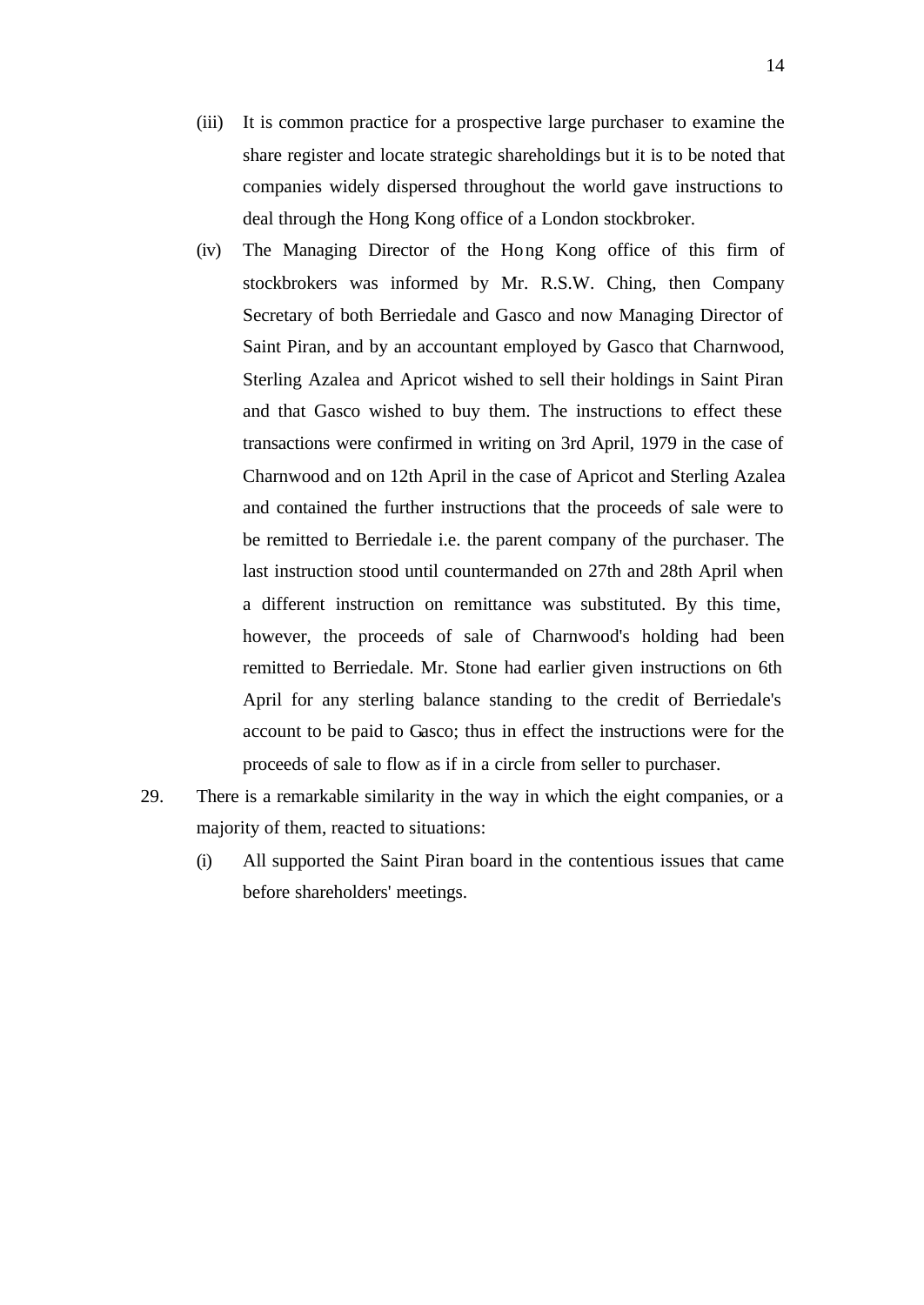- (ii) In response to the Saint Piran letter of 25th September, 1978 seven of the eight companies replied that the shares were held by the company as beneficial owner. Saratoga Shipping did not reply. Ruffec's reply is dated 29th September, 1978. The others sent replies dated between 3rd February and 16th March, 1979. The exact date of their receipt by Saint Piran is unknown. Five of the replies were stamped as received at the Saint Piran office on 19th March. Mr. Allen, a director of Saint Piran, informed the Panel that, although a non-executive director, he had been designated to assist in the preparation of the defence against the requisitionists and as the director who arrived first in the morning he had opened the mail and had put these letters on one side. Some time after receipt he passed the five letters to an employee of the company so that the information contained in the letters could be entered on the company's register of substantial interests. The employee date-stamped the letters as received on 19th March. Evidence was given in the Court proceedings that there had been no entries in the names of these five companies on 8th March, 1979 in the company's register of substantial interests and that details were not entered until 19th March.
- (iii) Notice of the EGM on 30th March, 1979 was despatched to shareholders on 7th March, 1979 with a proxy form. Seven of the overseas companies sent proxies; (Saratoga Shipping had sold its shares by then). Notwithstanding the wide geographical spread of the offices of these companies - Hong Kong, Panama, Switzerland and Luxembourg the proxies all bore dates between 12th and 14th March and the proxy forms of six of them bore London postmarks. The proxies received from Apricot in Hong Kong and from Menthon in Panama were both posted in the same postal district - S.W.I. - on the same date.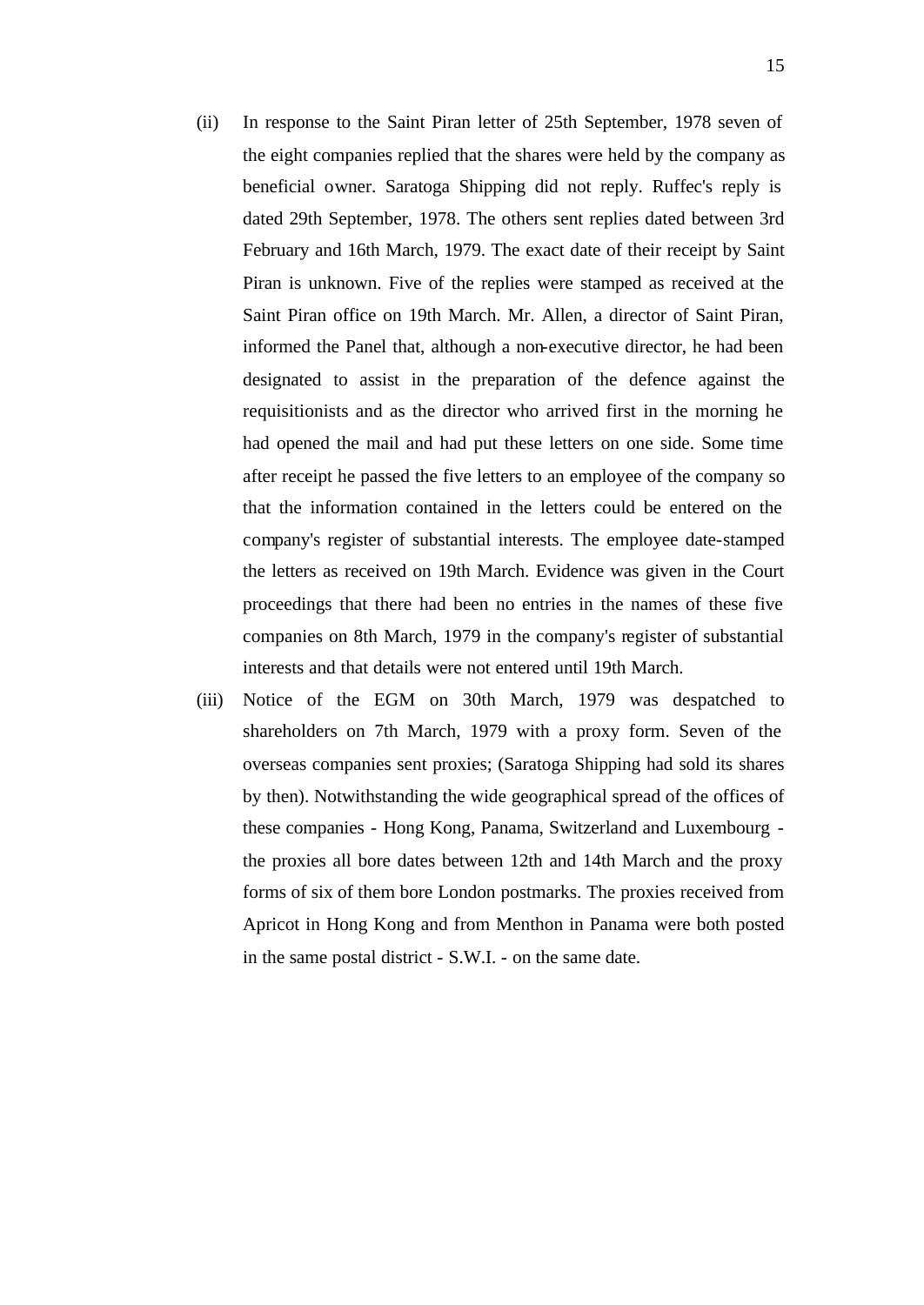- 30. In Berriedale's offer document for Gasco it was stated that Berriedale had, since August 1977, been a wholly-owned subsidiary of Bathgate. Berriedale's annual return for the year 1977 showed that it had an issued share capital of HK \$500,020 and that 500,000 shares were held by a nominee comany, Gregson Limited, 10 by Sterling Azalea and 10 by Apricot. Sterling Azalea had acquired its shares from Gregson and Apricot from another nominee company called Dredson Limited. Since Berriedale was a wholly-owned subsidiary of Bathgate it followed that Sterling Azalea and Apricot must have held their shares in Berriedale as nominees for Bathgate. Sterling Azalea and Apricot transferred their shares to Dredson on 22nd August, 1978. Whilst they held these shares in Berriedale as nominees for Bathgate, Sterling Azalea and Apricot between them held 7.5 per cent of Saint Piran.
- 31. The directors of Saint Piran showed no interest in the buildup of shares in the eight companies between September 1976 and May 1978 and did not make enquiries about the beneficial ownership of the shares until concern was expressed publicly by the shareholders. The board had a share transfer committee of a director and the Secretary which received regular reports from the Company Registrar of changes in shareholdings and there were periodical reports to the board. One would have expected that some concern would have been felt about these substantial shareholdings in anonymous hands, several apparently not connected with the Far East. Mr. Shaw told the Panel that he never asked Mr. Raper how he had disposed of his shares. The board informed the Panel that at all material times since incorporation approximately half of the shareholders had been non-resident or incorporated overseas and had anonymous characteristics. The Panel were furnished with a list of shareholders, with their holdings, on 16th January, 1980. There is no reason to believe that the general pattern of shareholdings was substantially different at earlier stages. There were a great many relatively small holdings held by individuals, companies or in the names of nominees and the holdings of the eight overseas companies must have stood out because of their large size. The Panel is left with the impression that the directors were aware of the position and therefore saw no need to make enquiries.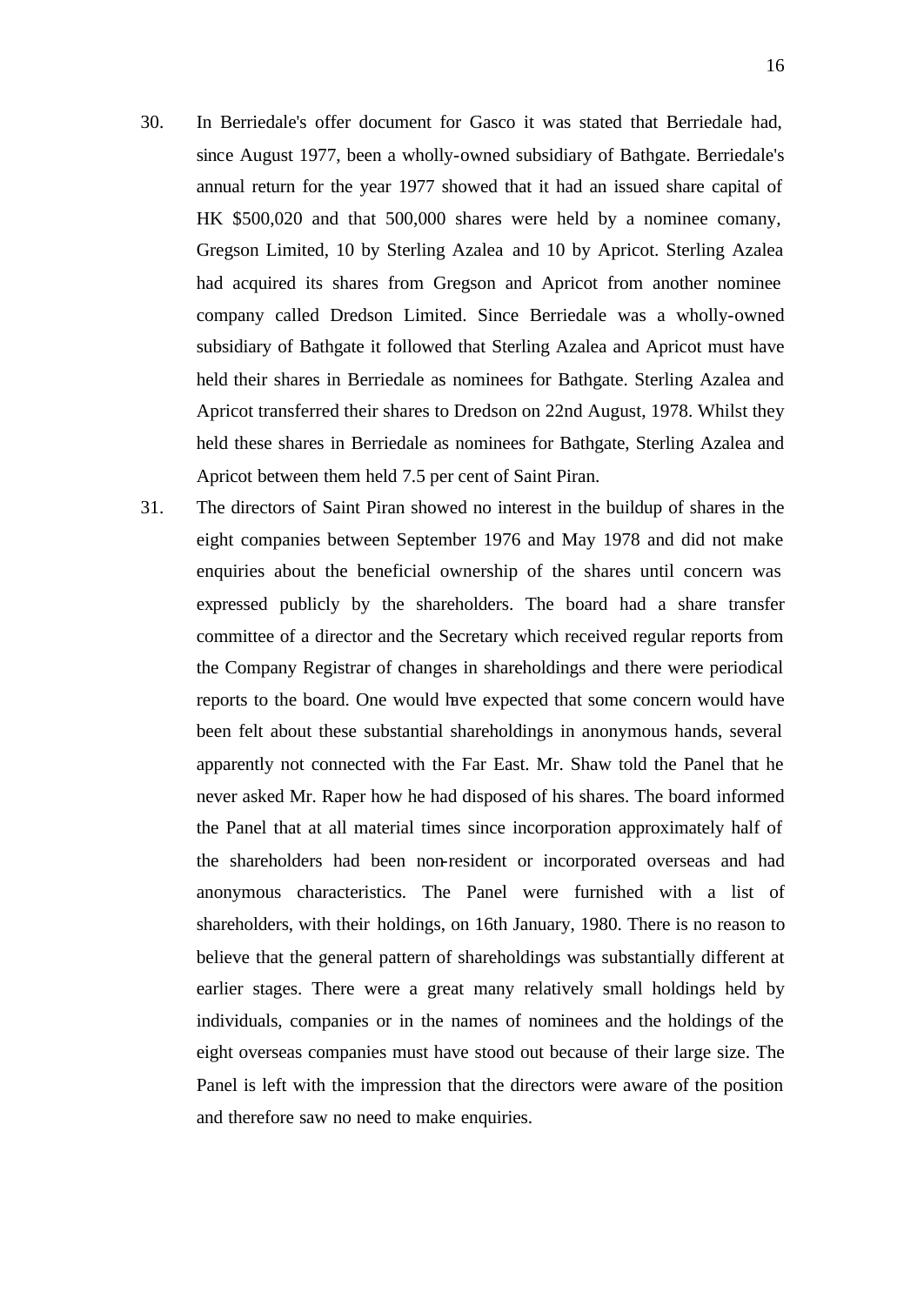32. As already indicated, after Mr. Raper ceased in December 1976 to be Chairman of Saint Piran, he became an adviser to the board as and when required, in particular in relation to the Group's interest in the Far East. There was no written agreement nor any board minute on the subject and no remuneration. He also became Chairman of Fairmont State Limited, a Thai company which was associated with Saint Piran. All the subsequent chairmen of Saint Piran - Mr. Hodding, Mr. Shaw and Mr. Stone - had been associated with Mr. Raper in his earlier commercial activities, as had been a number of the other directors of Saint Piran. Mr. Raper was thus likely to be in touch with the board of Saint Piran. The Panel had to consider whether Mr. Raper's participation in management went beyond that and suggested an influence based on control of a substantial shareholding. A former employee of Saint Piran informed the Panel (and directors of Saint Piran in office at the time did not dispute his evidence) that at least up to November 1979 when the employee resigned there was a box into which were put copies of papers intended for the Chairman of Saint Piran, other reports and internal memoranda, the fortnightly report by the Registrars on the larger share transfers and the monthly financial statements. Mr. Raper's chauffeur collected the contents of the box daily and sometimes twice daily. Papers submitted to the Court in connection with the law suits initiated by the requisitionists purported to show that Mr. Raper's role as adviser was not limited only to matters connected with Far Eastern business but extended to advising on several occasions on acquisitions and on the purchase of shares in other companies. A memorandum dated 24th November, 1977 purporting to be addressed by Mr. Raper to the Chairman of Saint Piran (Mr. Shaw) shows Mr. Raper as involved in proposals for the concentration of Saint Piran's Far East interests in Saint Piran Hong Kong and proposing the subsequent sale of Saint Piran Hong Kong to a company in which Saint Piran would hold a large stake. All this is then reflected in a policy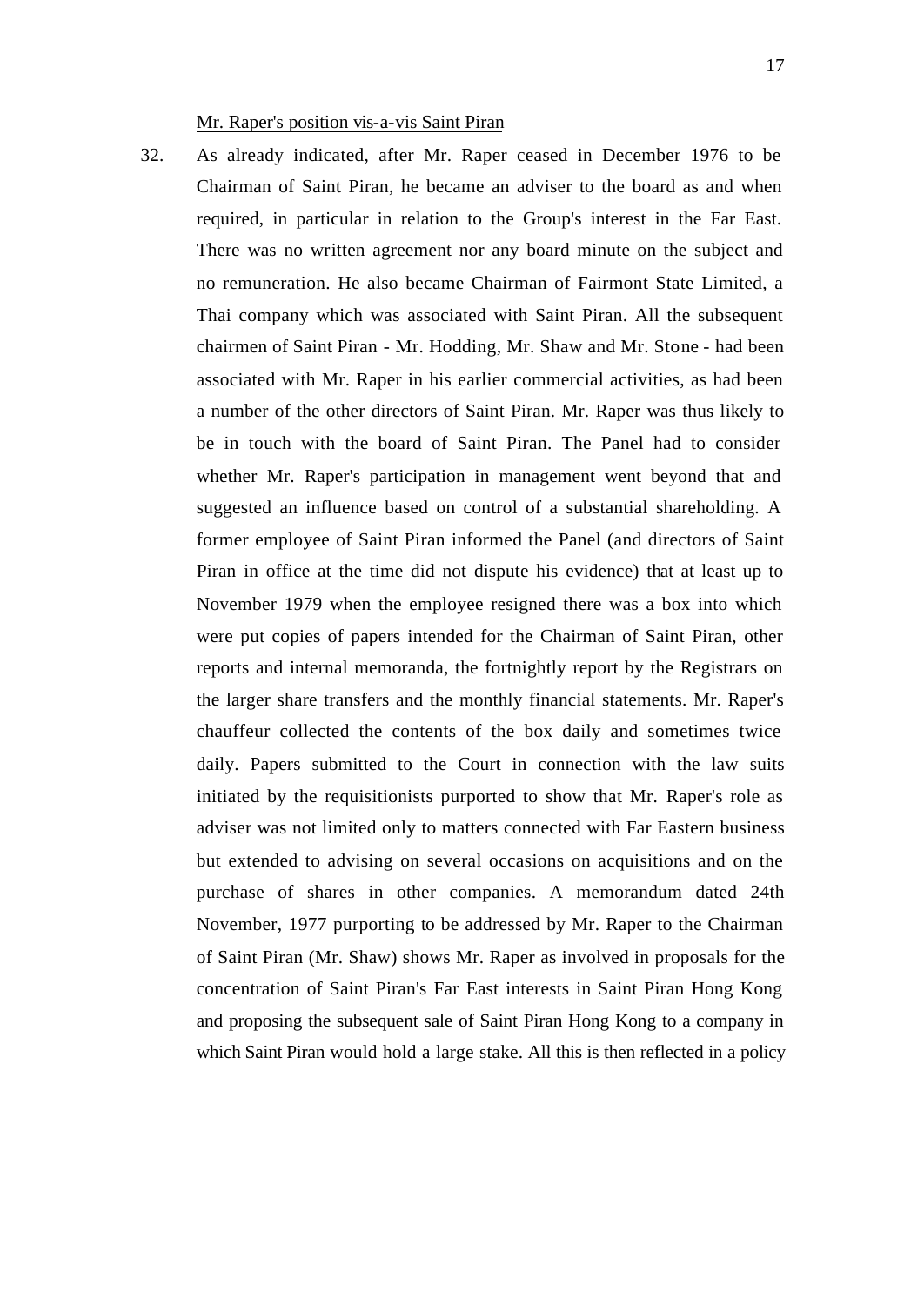memorandum dated 26th January, 1978 which appears to have been prepared or accepted by the Saint Piran board. It appears that Mr. Raper on his visits to this country had meetings with the directors of Saint Piran and is recorded as attending three board meetings in 1979 either as alternate director to Mr. Green or in his capacity as Chairman of Fairmont State. The notes from Mr. Raper show that he was actively participating in the management of the company and the style is that of a man whose views had to be heeded. He may well be a director within the meaning of the Companies Acts. The company has not produced the written appointment of Mr. Raper as an alternate director nor any minute approving his appointment as required by the company's Articles of Association. Indeed the company declined to produce a number of its board minutes for 1979 without conditions which the Panel was unable to accept.

Findings

33. When considering its findings the Panel had under consideration, inter alia, the following shareholdings :

|                    | Number of     |            |
|--------------------|---------------|------------|
|                    | <b>Shares</b> | Percentage |
| Gasco              | 3,450,000     | 29.6       |
| Ruffec             | 470,000       | 4.0        |
| Aerolineas Cordoba | 400,000       | 3.4        |
| J.J. Raper         | 1,000         |            |
|                    |               |            |
|                    | 4,321,000     | 37.0       |
|                    |               |            |

 $N<sub>L</sub>$  of  $\alpha$ 

There is no dispute that Gasco is under the control of Mr. Raper and holds 29.6 per cent of the voting shares of Saint Piran. One aspect to which the Panel had to address itself was the control of Ruffec and Aerolineas Cordoba which still hold 4 per cent and 3.4 per cent respectively of the voting shares. If either company was acting in concert with Gasco, there is an obligation to make an offer for the remaining shares in Saint Piran at the highest price paid by those acting in concert - namely the 85p paid by Gasco in March and April 1979.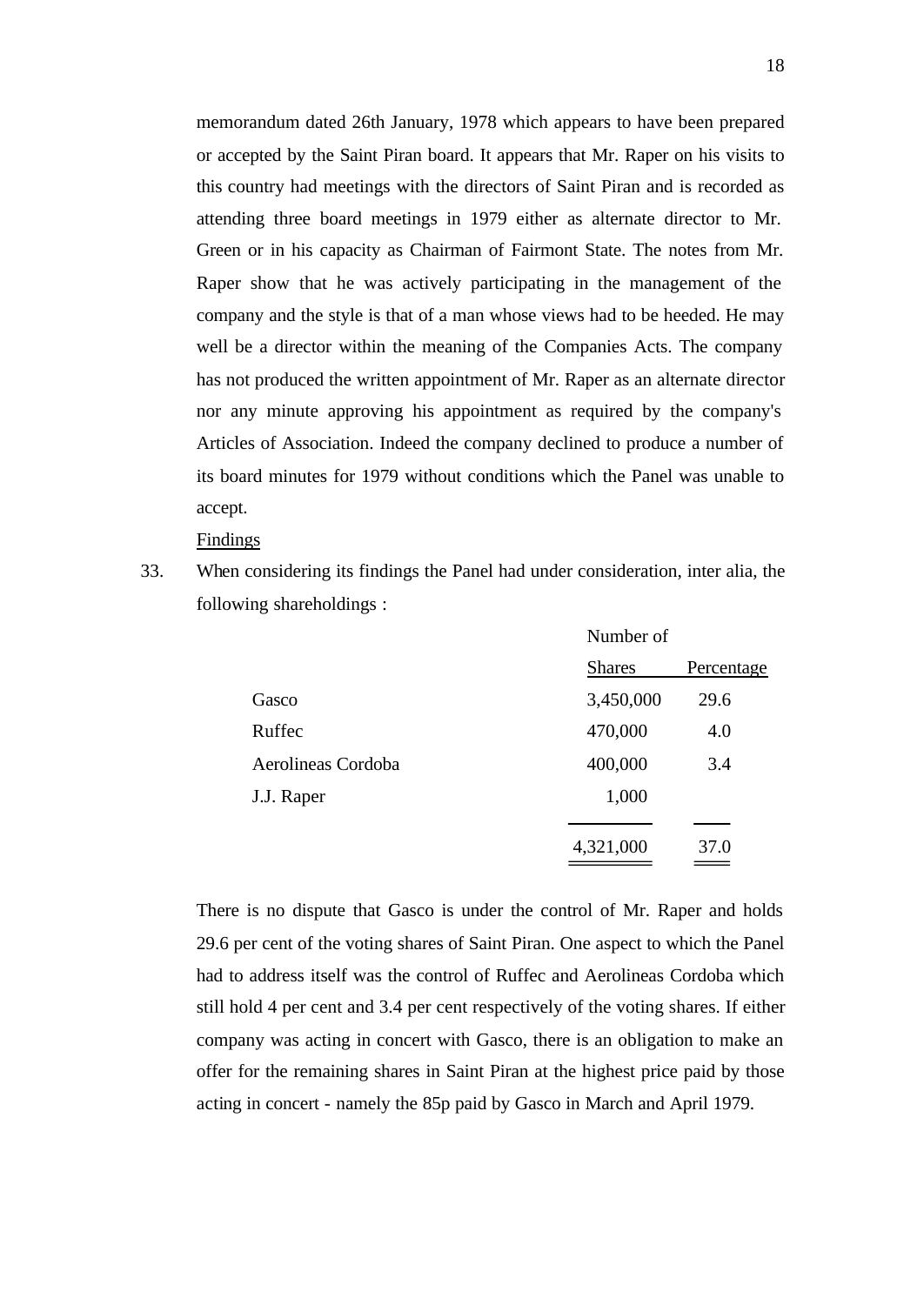- 34. Gasco argued before the Panel that there was no evidence of any link between it and Ruffec and Aerolineas Cordoba. They also took a preliminary point on the interpretation of the Code. Rule 34 is triggered by an acquisition of shares, not by the mere holding of shares. Gasco contended that after parties had reached agreement to obtain control of a company, any one of them was only acting in concert if it acquired shares thereafter. The argument then ran that Mr. Raper acquired control of Gasco in October 1978 and that neither Ruffec nor Aerolineas Cordoba could be said to have acquired Saint Piran shares after being in concert with Gasco. The Panel do not accept this interpretation of Rule 34. Persons who come together to obtain control of a company are regarded as one and the acquisition of shares thereafter by any of them can set Rule 34 in motion. This is the plain meaning of the first paragraph of the definition of "acting in concert" in the Code and is spelt out in the Practice Notes. Any other interpretation would open the way to wholesale evasion of the intentions of Rule 34. As has repeatedly been made plain, the Panel is the authority on the interpretation of the Code and its decisions are final.
- 35. There is no direct evidence of the ownership of the eight overseas companies but the circumstantial evidence strongly points to their being under the control of Mr. Raper. It is conceivable that Mr. Raper might have been able to rebut the conclusions thus forced upon the Panel, as for instance by showing how he used the substantial amount which would have resulted from any realisation of his former holding in Saint Piran, or by establishing another explanation for the control of Ruffec and Aerolineas Cordoba. In the absence of his assistance there are too many unexplained coincidences for it to be possible to regard the overseas companies as independent of Mr. Raper, and the evidence in paragraphs 28 (iv) and 30 suggests that in at least two respects there was a breakdown in the efforts to maintain the illusion of independence. The Panel considers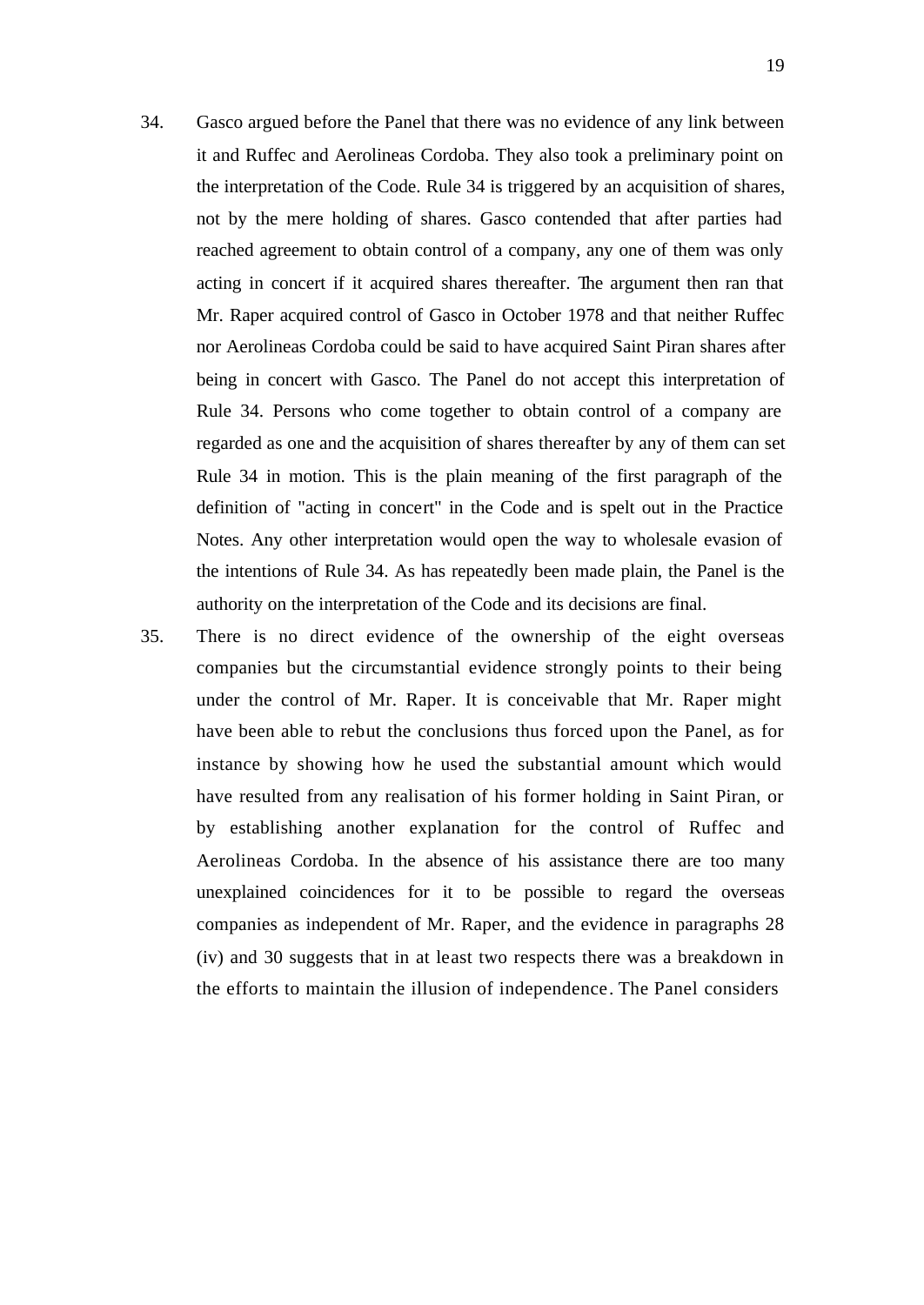that Mr. Raper never truly divested himself of the large holding in Saint Piran that he derived from Faber Merlin. Accordingly when Gasco acquired 29 per cent of Saint Piran, it must be regarded as acting in concert with Ruffec and Aerolineas Cordoba, because of the common control by Mr. Raper. As the Panel considers that no real divestment below 30 per cent was made by Mr. Raper in 1974 it is apparent that the acquisition by Gasco of some 750,000 shares (6.4 per cent) in the market from February to April 1979 from persons outside the concert party increased the concert party's shareholding by more than 2 per cent in a period of 12 months. Moreover, as Ruffec and Aerolineas Cordoba hold 7.4 per cent of the shares, Mr. Raper and the three companies incurred an obligation to make an offer when their combined holdings exceeded 30 per cent, which took place in April 1979. In both cases there is an obligation on Mr. Raper and these three companies, Gasco, Ruffec and Aerolineas Cordoba - jointly and severally - to make a general offer to the remaining shareholders of Saint Piran at the highest price paid for shares, namely 85p in March and April 1979.

36. The Panel has been unable to explore, before issuing this statement, the ability of Mr. Raper and the companies concerned to find the funds necessary to finance the bid. This is a matter to which the Panel will now turn its attention. Unless the offer is promulgated in the interim, it is intended to invite those concerned, in due course, to a meeting of the Panel. To the extent that resources to implement an offer are available to Gasco's controlling shareholder Berriedale and to its parent company Bathgate Limited, the Panel will expect those companies to assist in the making of the offer.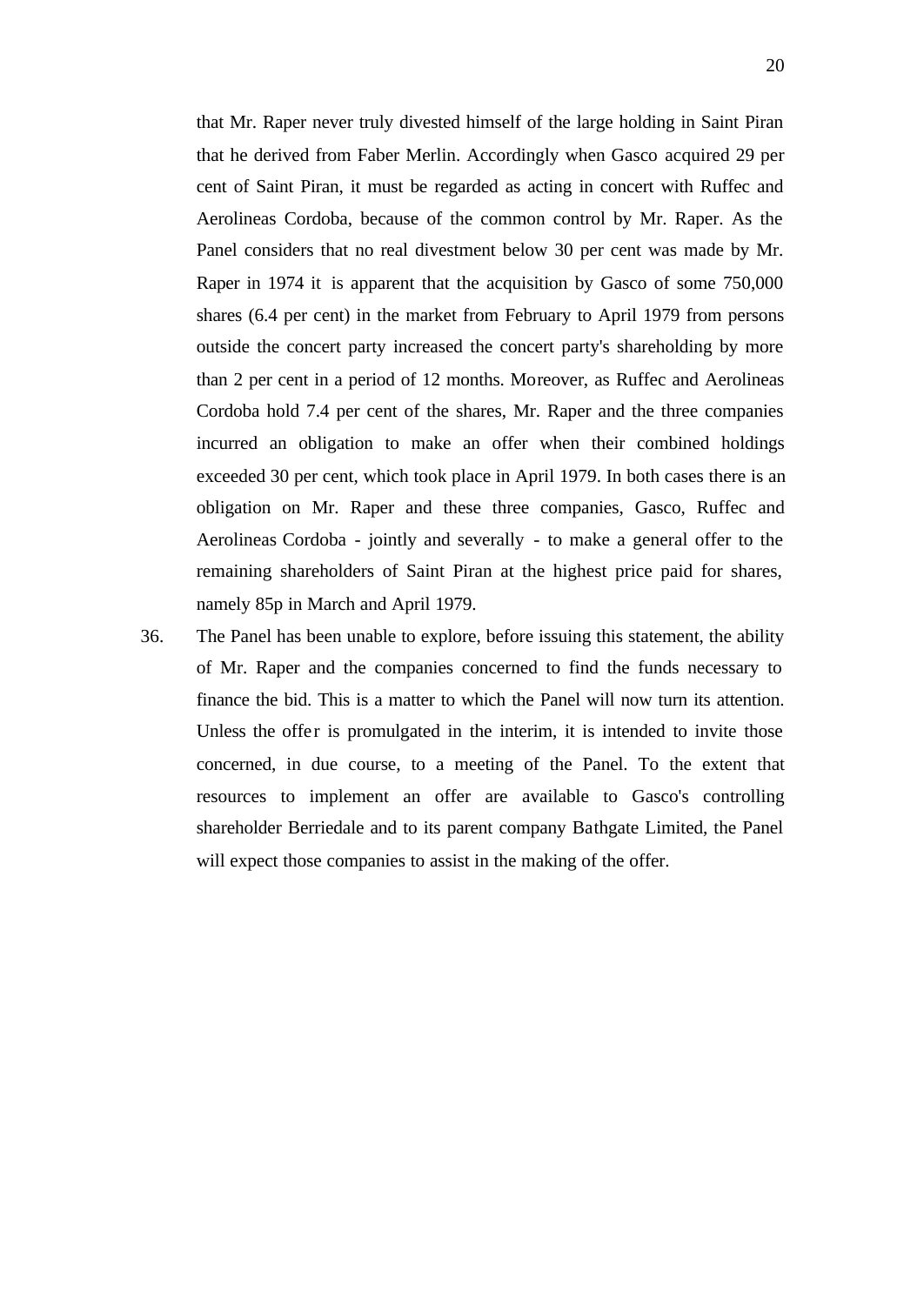General

37. The Panel would like to draw attention to a particular aspect of this case which may be of general interest and application to the interpretation of acting in concert in circumstances where the ultimate beneficial ownership of shares is difficult to establish. It will be evident that there are circumstances where the Panel is faced with a declaration that a particular company is the beneficial owner of shares - a statement which may satisfy the requirements of Section 27 of the Companies Act 1976 on disclosure of the capacity in which a person holds shares in a company. Nonetheless, the ultimate ownership of that company, which is highly relevant to the question of acting in concert, may be difficult to establish, e.g. where the share capital of the investing company is in bearer form or where trusts without nominated beneficiaries are the registered holders of its share capital or where the identity of the shareholders is otherwise unavailable. In such circumstances, the Panel may have to determine the existence of parties acting in concert in relation to a potential offeree company by reference to a common pattern of behaviour of the shareholders of the offeree company together with the conduct and composition of its board of directors.

1st April, 1980.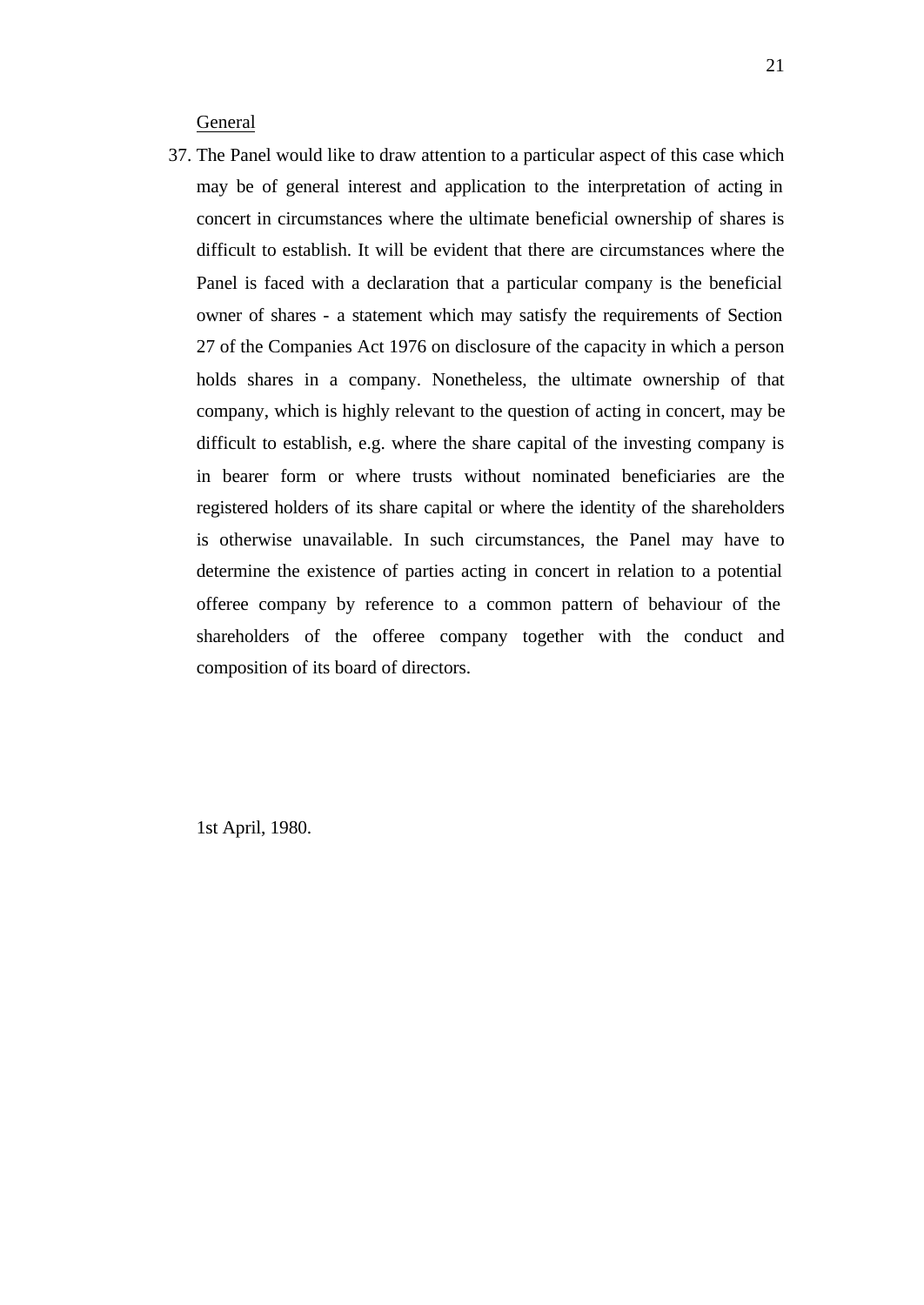#### Saint Piran

#### Notes to accompany Chart

- 1. Shareholding figures shown in each box are the shareholdings at 31st March in each year. In April 1977, St. Piran's issued share capital was doubled as a result of the 1 for 1 capitalisation issue. This is reflected in the shareholdings for subsequent years.
- 2. A double line on the Chart indicates a transfer for nominal stamp duty only, i.e. where no change of beneficial ownership was involved. A single line indicates a transfer where stamp duty was paid.
- 3. The total shareholding column includes, for the years 1975 1978 the shareholding represented by Credit Suisse Geneva Nominees / Midland Bank Overseas Nominees. This shareholding represented 3.4 per cent of the issued share capital as at 31st March, 1975; for the period 31st March, 1976 to 31st March, 1978 it was 7.7 per cent.
- 4. Lines drawn on the Chart indicate a transaction between two accounts during a particular year. Where no line is drawn, and the total for the subsequent year has increased or decreased, the difference is accounted for by transfers between parties believed to be unconnected with any of the shareholding accounts shown on the Chart.
- 5. Where an account acquired only part of its holding from an account shown on the Chart this is shown by a break in the line, with the relevant number of shares indicated.
- 6. Reference is made on the Chart to the shareholding of Leonidas N.V. This company, which is believed to be incorporated in The Netherlands Antilles, acquired shares in Saint Piran during 1977. It maintained two registration accounts, 350,000 shares being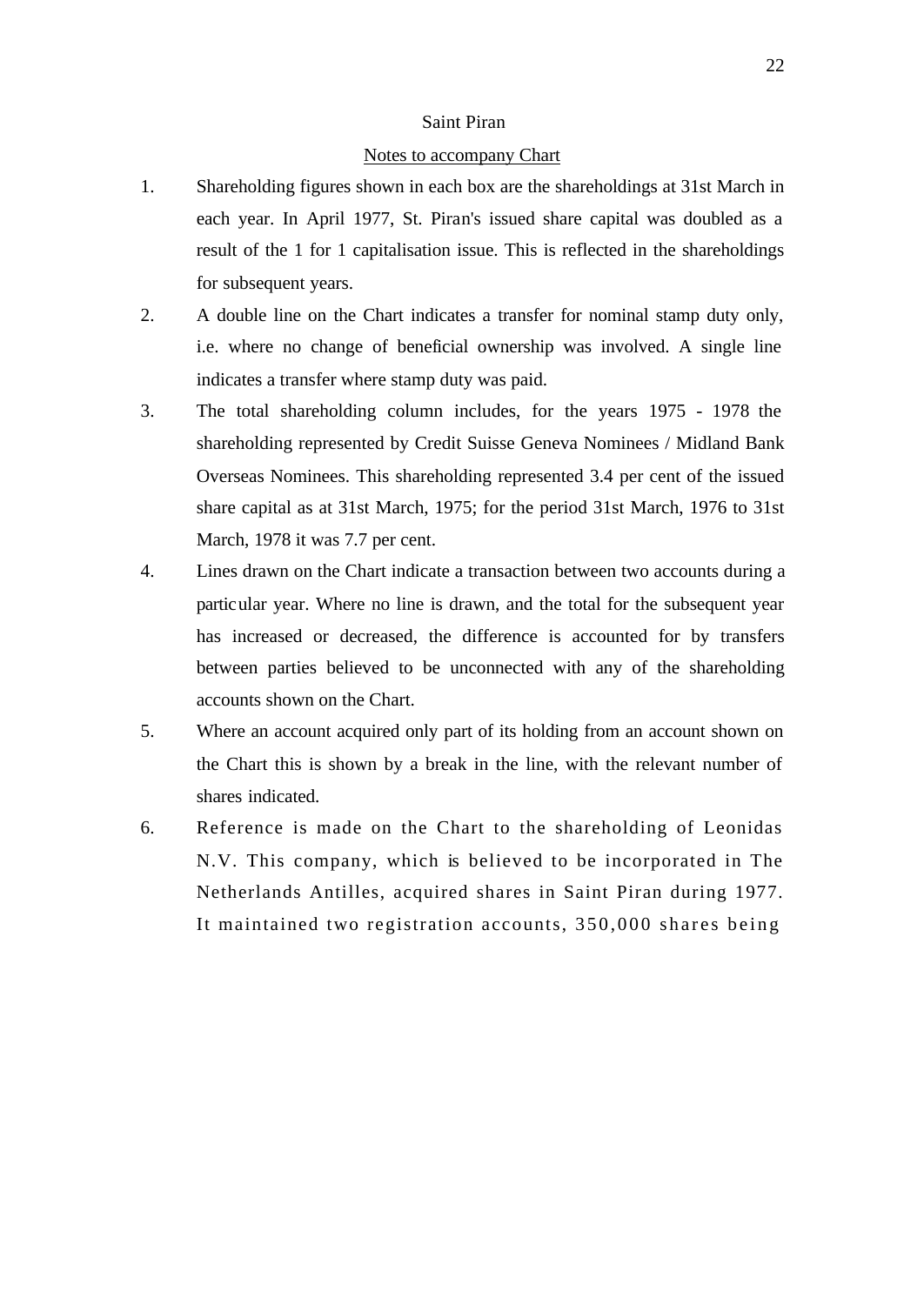registered at Case Postale 120, 1700 Fribourg 7, Switzerland with the balance of 50,000 shares registered at 26, Broadwalk House, 51 Hyde Park Gate, London, S.W.7. The first of these is Mr. Raper's address in Switzerland, and the second was, until recently, his London flat. During 1978 disposals of shares were made out of both registration accounts. The transferees of the shares in question appear mostly to have been private individuals apparently unconnected with any of the eight companies or Gasco. Mr. Raper has given the Panel no reason to suppose that these shares were not controlled by him whilst they were registered in the name of Leonidas.

1st April 1980.